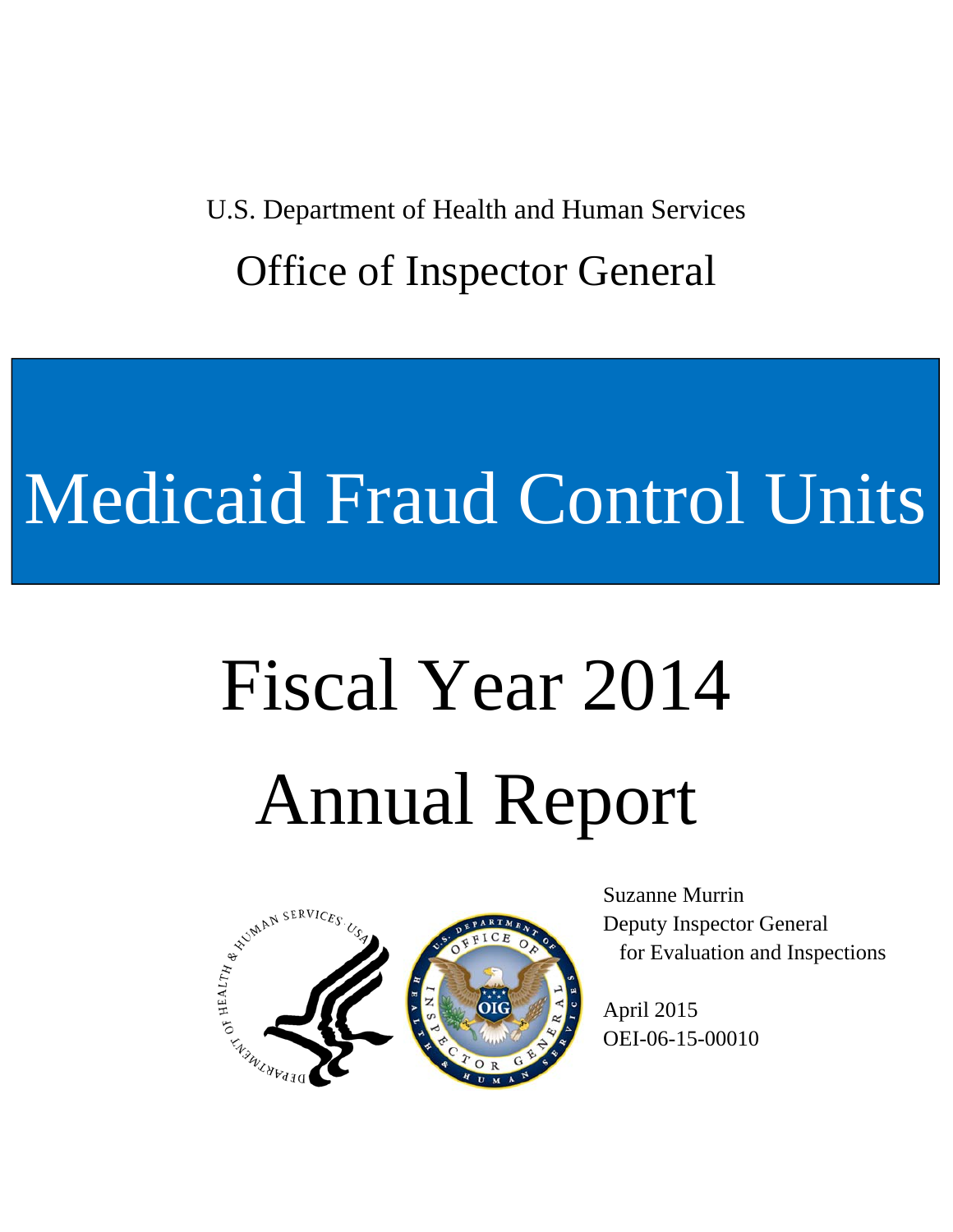## **INTRODUCTION**

This Medicaid Fraud Control Unit (MFCU or Unit) Fiscal Year (FY) 2014 Annual Report highlights statistical achievements from the investigations and prosecutions conducted by 50 MFCUs nationwide. In FY 2014, MFCUs reported 1,318 criminal convictions involving the spectrum of providers who provide services to Medicaid beneficiaries. Three-quarters of these criminal convictions were for fraud, consistent with recent years, and recoveries in criminal cases reached nearly \$300 million. Additionally, MFCU convictions led to the exclusion of 1,337 providers from Federal health care programs. MFCUs also reported 874 civil settlements and judgments that involved a few provider types, most notably pharmaceutical companies. Two-thirds of the \$1.7 billion recovered in civil settlements and judgments were "global" settlements, which involved multiple Units and the U.S. Department of Justice.

The Office of Inspector General (OIG) compiled information from Quarterly Statistical Reports (QSRs) submitted by each Unit, as well as supplemental data gathered by OIG through a variety of methods. See Appendix A for details about data sources used in this Annual Report. In Appendix B, we have compiled information about MFCU criminal and civil outcomes by provider type. Additionally, OIG maintains updated information for each of the individual MFCUs on the OIG Web site, including an interactive map with statistical information about each MFCU.

#### **MFCU Operations**

MFCU would not be cost effective and that other program integrity protections are in place.<sup>3</sup> MFCUs investigate and prosecute Medicaid provider fraud and patient abuse and neglect in health care facilities or board and care facilities.<sup>1</sup> In FY 2014, 49 States and the District of Columbia (States) operated Units.<sup>2</sup> As part of their Medicaid plans, all States are required to operate a Unit or demonstrate to the Secretary of Health and Human Services that operation of a

75 percent of the costs of operating a Unit, and the States contribute the remaining 25 percent.<sup>4</sup> In FY 2014, combined Federal and State expenditures for the Units totaled \$235 million.<sup>5</sup> Units are jointly funded; the Federal government currently reimburses each of the States

auditors, and attorneys. At the end of FY 2014, MFCUs employed a total of 1,956 individuals.<sup>6</sup> MFCUs operate on an interdisciplinary model and must employ a combination of investigators,

agencies.<sup>9</sup> Each Unit must be a single, identifiable entity of State government, distinct from the single State Medicaid agency, and must develop a formal agreement—i.e., a Memorandum of Understanding  $(MOU)$ —that describes its relationship with that agency.<sup>7</sup> MFCUs are required to have Statewide authority to prosecute their own cases or else have formal procedures to refer suspected criminal violations to an office with such authority. $8 \text{ In FY } 2014$ , 44 of the Units were in offices of State Attorneys General; in the remaining 6 States, the Units were in other State

Unit staff review referrals provided by the State Medicaid agency and other sources and determine the potential for criminal prosecution and/or civil action. Units received many referrals of potential cases of fraud from the program integrity divisions of State Medicaid agencies and from other sources, including referrals from the general public. Similarly, Units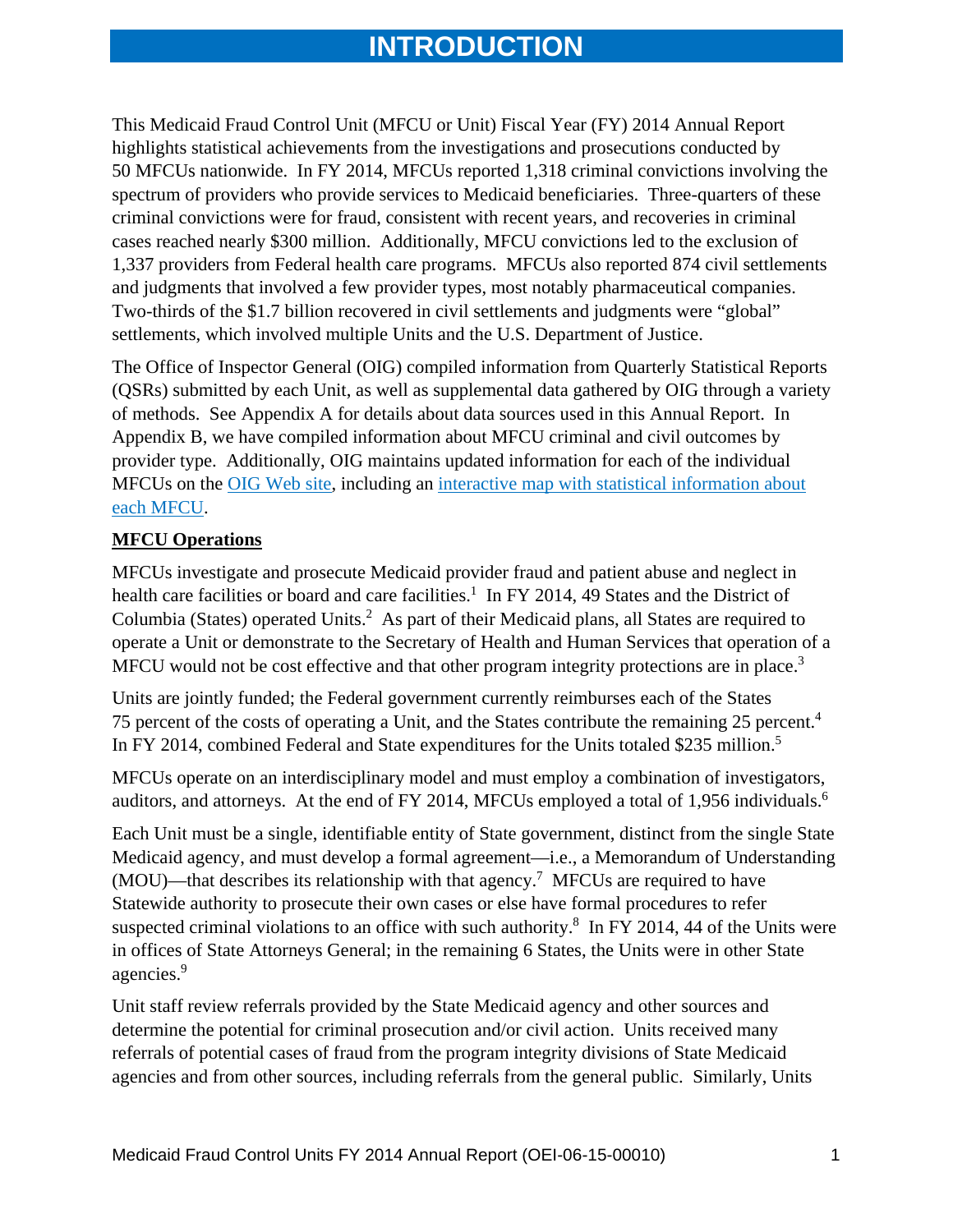received referrals of patient abuse and neglect from a variety of sources, including local adult protective services agencies.

such as assisted living facilities, which may or may not be funded by Medicaid.<sup>10</sup> MFCUs' authority to receive Federal funding for cases of patient abuse and neglect extends to Medicaid-funded health care facilities, such as nursing homes, and to "board and care" facilities,

MFCUs may also be involved in global cases, which are civil false claims cases that are brought by the U.S. Department of Justice and involve a group of State MFCUs. The National Association of Medicaid Fraud Control Units (NAMFCU) facilitates the settlement of global cases on behalf of the States.

#### **OIG Oversight of MFCUs**

OIG has oversight responsibility for the MFCUs and administers the grants that provide Federal funding for Unit operations. OIG developed 12 performance standards for use in assessing the operations of MFCUs. A copy of the MFCU performance standards, most recently revised in 2012, may be found on the OIG Web site at https://oig.hhs.gov/authorities/docs/2012/ PerformanceStandardsFinal060112.pdf.

On an annual and quarterly basis, MFCUs provide OIG with statistical and other information about Unit operations as well as the results of investigations and prosecutions. OIG uses this Unit information, as well as information from other sources, to determine whether to annually recertify each Unit. Periodically—approximately every 5 years—OIG conducts an indepth onsite review of each Unit to evaluate its operations as related to the 12 performance standards and to assess compliance with laws, regulations, and OIG policy guidance.

#### **Standards**

This study was conducted in accordance with the *Quality Standards for Inspection and Evaluation* issued by the Council of the Inspectors General on Integrity and Efficiency.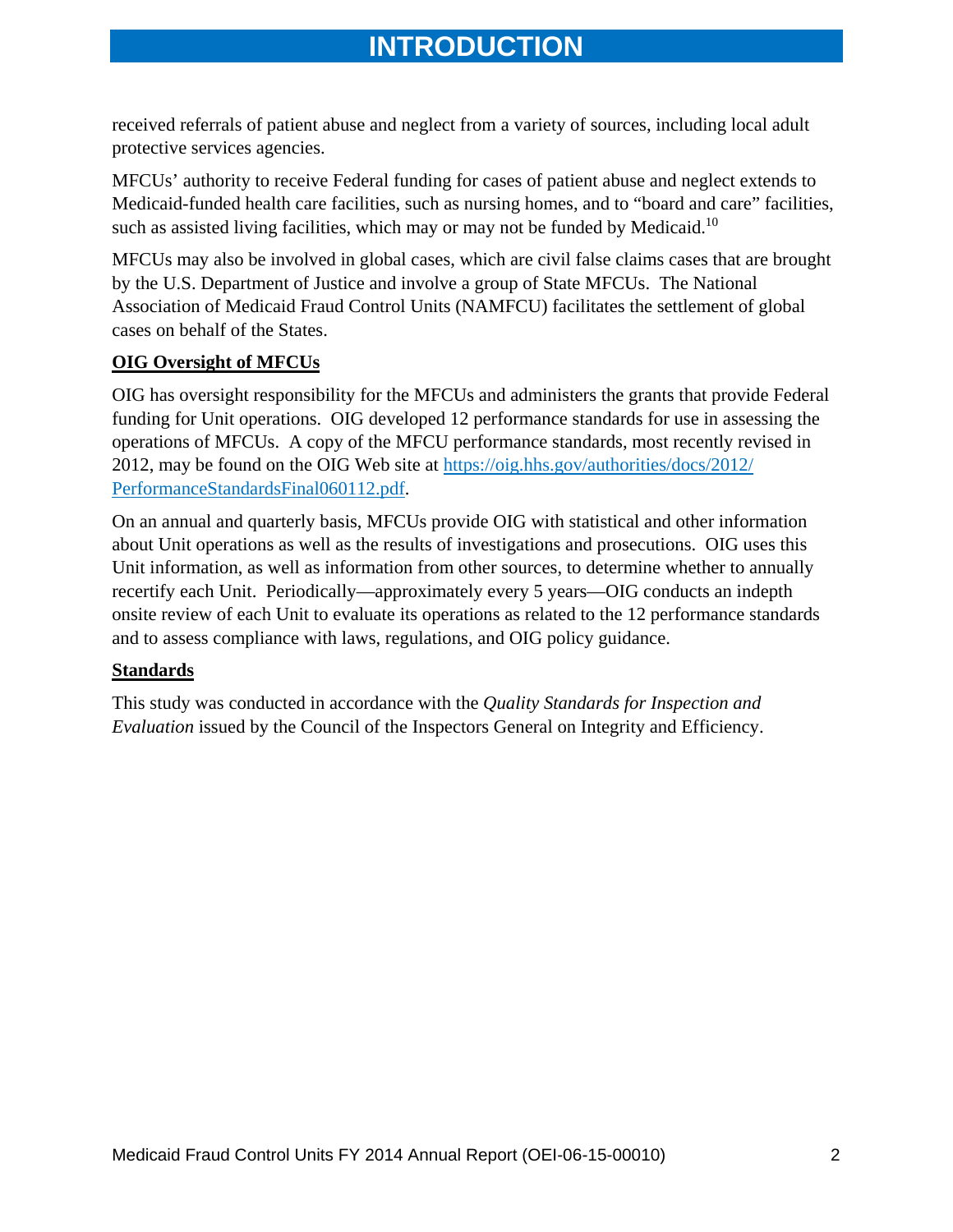## **TABLE OF CONTENTS**

## **MFCU CRIMINAL CASE OUTCOMES**

| MFCUs reported 1,318 criminal convictions involving a variety of provider                                                                                     |  |
|---------------------------------------------------------------------------------------------------------------------------------------------------------------|--|
| Three-quarters of MFCU criminal convictions were for fraud, consistent with                                                                                   |  |
|                                                                                                                                                               |  |
| <b>MFCU CIVIL CASE OUTCOMES</b>                                                                                                                               |  |
| MFCUs reported 874 civil settlements and judgments involving a variety                                                                                        |  |
| Two-thirds of MFCU civil settlements and judgments were global settlements8                                                                                   |  |
| FY 2014 recoveries from civil cases totaled \$1.7 billion-most from                                                                                           |  |
| <b>PROVIDER EXCLUSIONS</b>                                                                                                                                    |  |
| MFCU convictions led to the exclusion of 1,337 providers from Federal                                                                                         |  |
| <b>OTHER OBSERVATIONS</b>                                                                                                                                     |  |
| MFCUs and State Medicaid agency PI units reported challenges with referrals<br>involving credible allegations of fraud and the payment suspension process and |  |
| MFCUs and State Medicaid agency PI units reported three key elements for<br>successful collaboration: communication, experienced and knowledgeable            |  |
| <b>OIG OVERSIGHT</b>                                                                                                                                          |  |
| In FY 2014, OIG conducted 7 onsite reviews of Units, published 12 reports,                                                                                    |  |
| <b>APPENDIXES</b>                                                                                                                                             |  |
|                                                                                                                                                               |  |
| B: FY 2014 MFCU Criminal and Civil Outcomes by Provider Type18                                                                                                |  |
|                                                                                                                                                               |  |
| D: Onsite Reviews Conducted and Reports Published in FY 201424                                                                                                |  |
|                                                                                                                                                               |  |
|                                                                                                                                                               |  |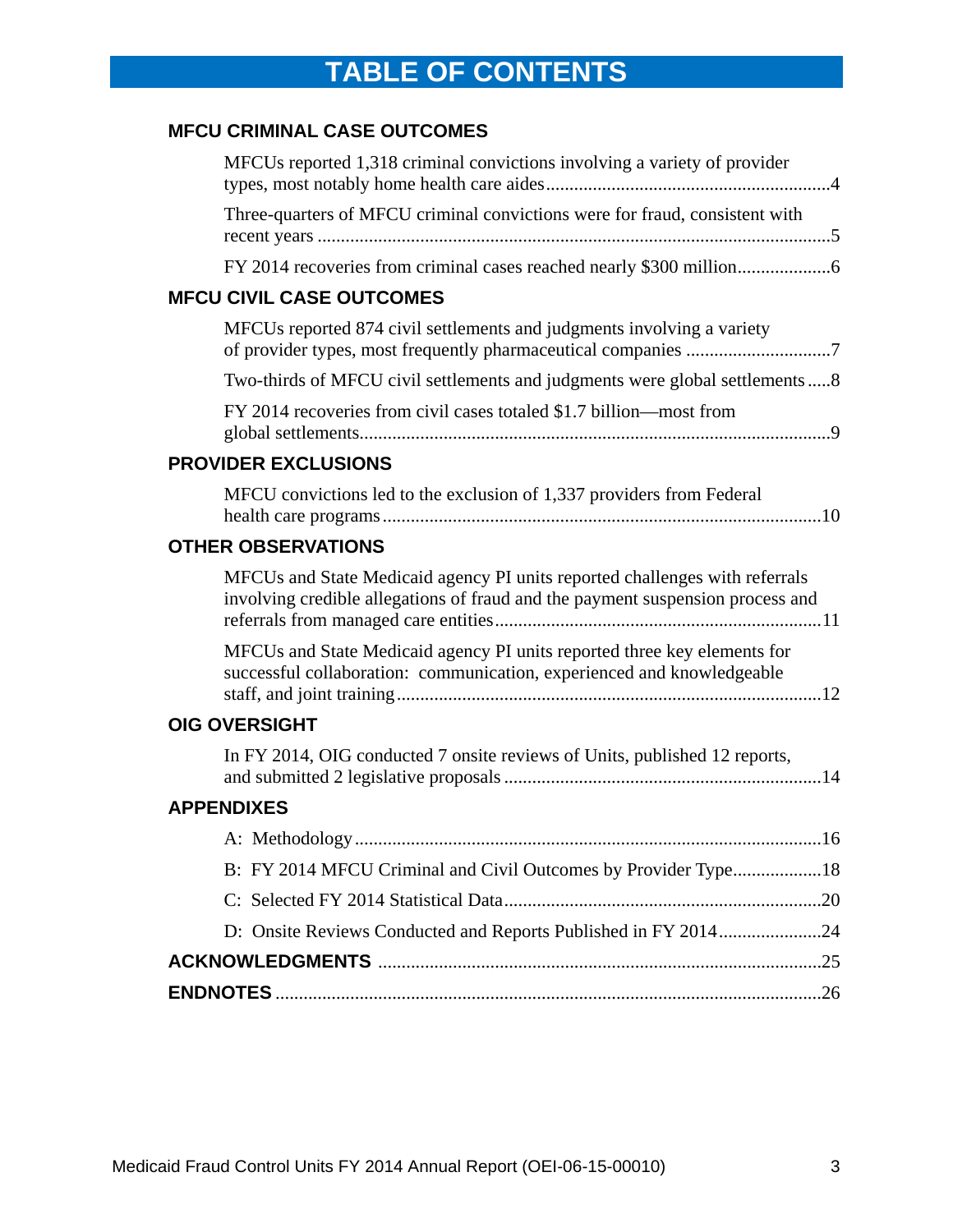## **MFCUs reported 1,318 criminal convictions involving a variety of provider types, most notably home health care aides**

MFCUs reported 1,318 criminal convictions in FY 2014, similar to FY 2013's total of 1,344 criminal convictions. MFCUs' criminal convictions most frequently involved home health care aides, certified nursing aides, and other medical support. See Appendix B for a list of all convictions by provider type.

#### *Home health care aides: 30 percent of criminal convictions*

In FY 2014, criminal convictions of home health care aides represented 30 percent of all MFCU criminal convictions, a small increase from the FY 2013 figure of 26 percent. Most commonly, home health care aides were convicted of fraud, often for claiming to have rendered services that were not provided. For example, the Nebraska MFCU investigated several home health care aides who submitted timesheets for services that were never rendered or timesheets that claimed that the aide was working with more than one patient at the same time in different locations. Two of these Nebraska home health care aides were convicted; one was sentenced to 18 months of probation and ordered to pay restitution, and the other was sentenced to 2 years of probation and ordered to perform 200 hours of community service.

#### *Certified nursing aides: 9 percent of criminal convictions*

In FY 2014, criminal convictions of certified nursing aides represented 9 percent of all MFCU criminal convictions, a slight increase from the FY 2013 figure of 8 percent. These convictions involved offenses such as patient abuse, billing for services not rendered, and falsifying timesheets. For example, the New York MFCU investigated a certified nursing aide who falsely documented provision of services. This aide was sentenced to 15 days in jail, fined \$125, and required to surrender her certified nursing aide certificate.

#### *Other medical support: 7 percent of criminal convictions*

In FY 2014, criminal convictions of other medical support represented 7 percent of all MFCU criminal convictions, the same proportion as in FY 2013. The category "other medical support" includes individuals, facilities, and organizations—whether licensed or unlicensed—that provide medical support services. This category excludes pharmacies; pharmaceutical manufacturers; suppliers of durable medical equipment; laboratories; providers of transportation; home health care agencies and aides; nurses; physician assistants; nurse practitioners; and radiologists. Individuals in this provider category were convicted of a wide variety of offenses. For example, the Florida MFCU obtained a conviction of a billing agent for one count each of organized fraud, Medicaid fraud, and conspiracy to commit Medicaid fraud. The billing agent worked with two other individuals and three adult family homes to bill for services never rendered.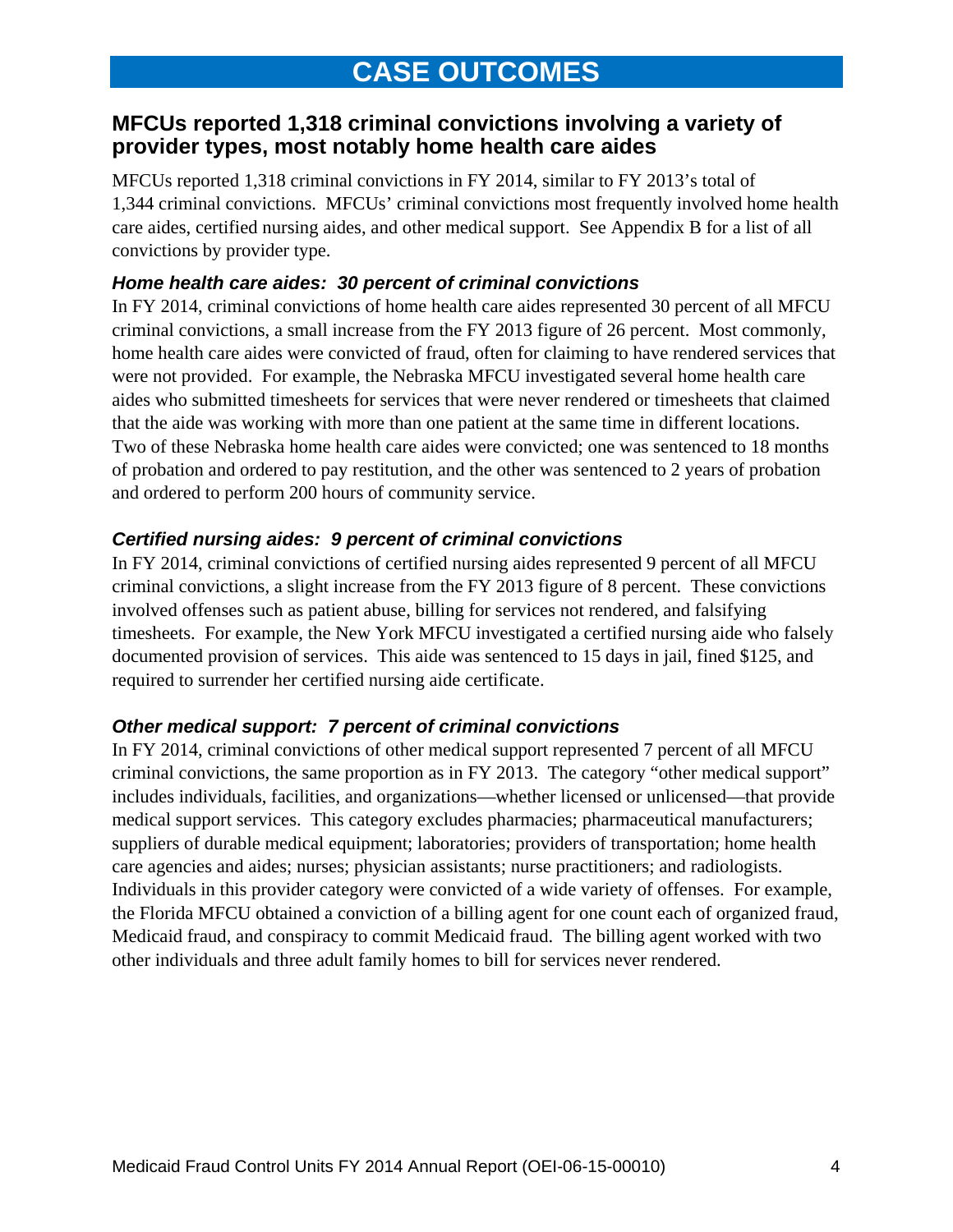## **Three-quarters of MFCU criminal convictions were for fraud, consistent with recent years**

In FY 2014, about three-quarters of criminal convictions involved fraud; about one-quarter involved patient abuse and neglect.<sup>11</sup> As shown in Chart 1, convictions related to fraud consistently represented the majority of all criminal convictions over the past 5 years.





Source: OIG analysis of QSRs, 2015.

## *FY 2014 criminal convictions for fraud: 73 percent*

Fraud convictions reported for FY 2014 by the MFCUs included convictions for (1) conspiracy to commit health care fraud, (2) submitting false statements related to health care matters, (3) making false statements in regard to health care reimbursements, (4) grand larceny, (5) violations of anti-kickback statutes, and (6) improperly prescribing drugs. For example, the Illinois MFCU investigated a doctor who distributed controlled substances illegally in a so-called "pill mill" operation. Between 2006 and 2010, nine patients who received controlled substances distributed by this doctor died from drug overdoses. The doctor was indicted on 1 count of health care fraud and 14 counts of illegal dispensation of a controlled substance. In April 2014, the doctor was sentenced to a year of incarceration.

## *FY 2014 criminal convictions for patient abuse and neglect: 27 percent*

Cases of patient abuse and neglect reported by the MFCUs for FY 2014 included aggravated assaults, injury to elderly or disabled persons, and theft of patient funds.12 For example, the Florida MFCU investigated an owner of an adult family care home for allegations including neglecting residents, failing to provide medical services for a resident's wounds, willfully abusing a disabled adult, and financially exploiting residents. The owner was convicted and sentenced to more than 8 years of incarceration.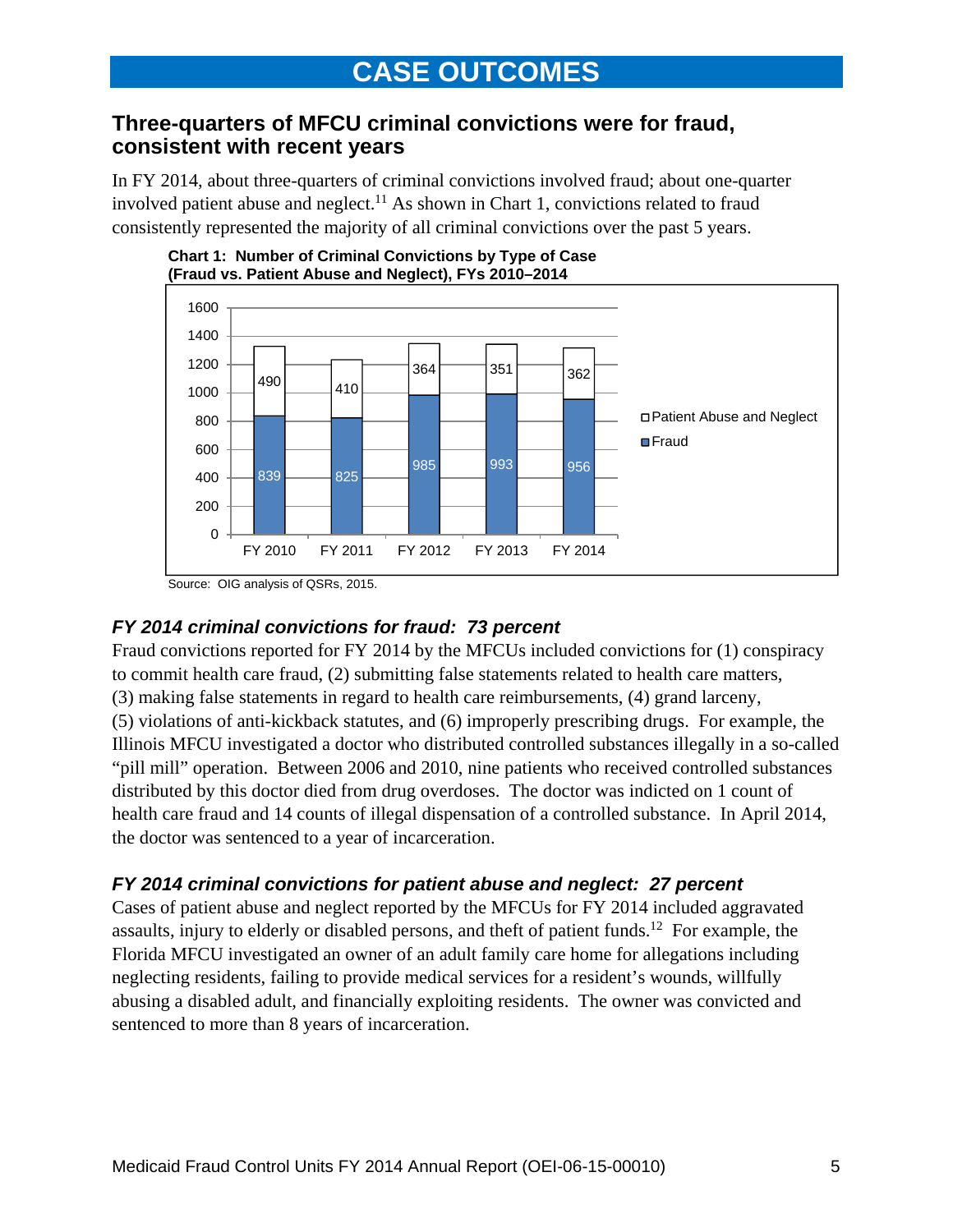## **CASE OUTCOMES**

## **FY 2014 recoveries from criminal cases reached nearly \$300 million**

As shown in Chart 2, recoveries from criminal cases in FY 2014 decreased from those of the previous 2 years. The bulk of the amount for FY 2013 came from the recoveries from a single criminal case—the largest such State MFCU recovery to that time. In FY 2014, the recoveries from criminal cases returned to a more typical amount.





Source: OIG analysis of QSRs, 2015.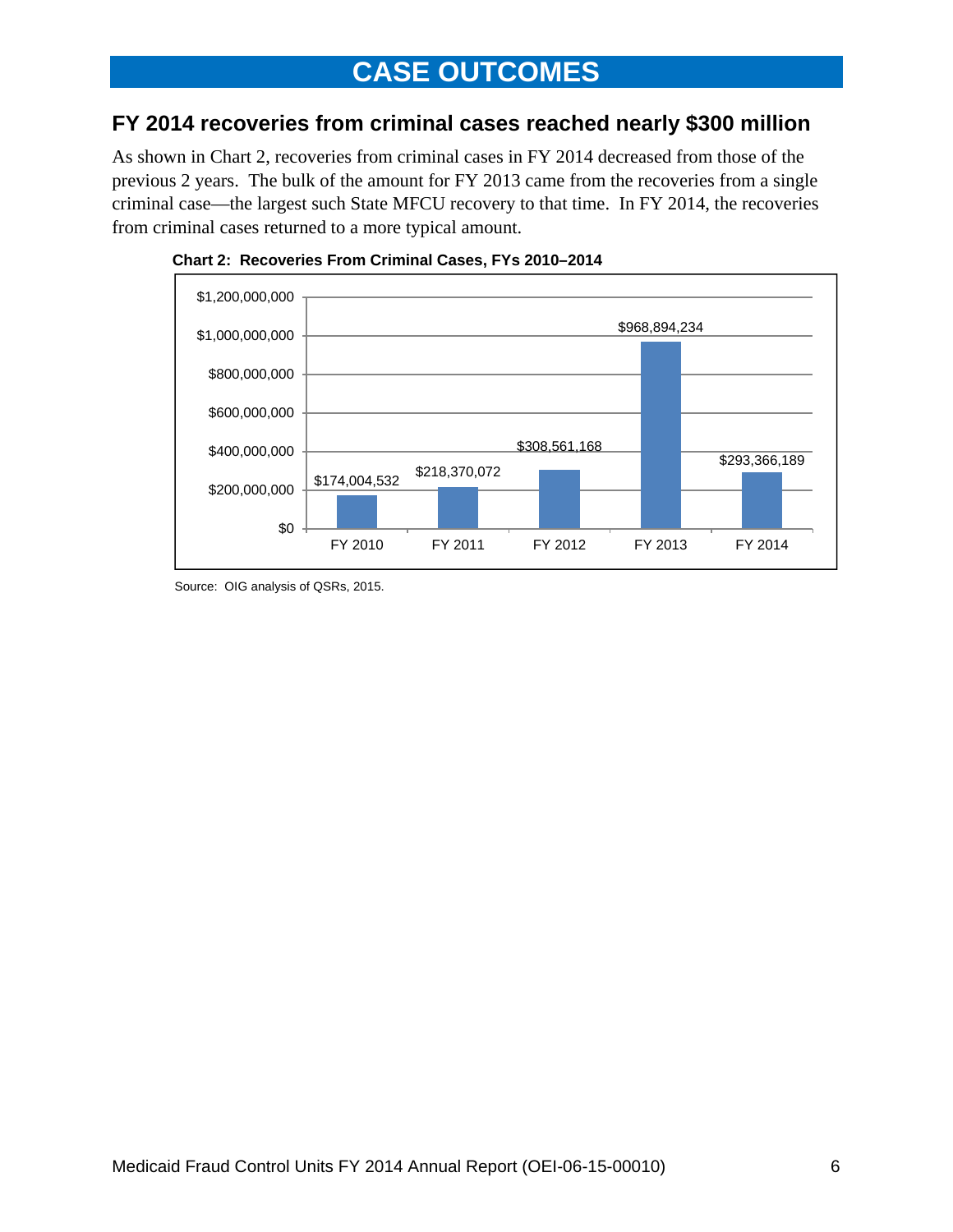## **MFCUs reported 874 civil settlements and judgments that involved a variety of provider types, most frequently pharmaceutical companies**

Of the 874 civil settlements and judgments that MFCUs obtained, most involved pharmaceutical manufacturers, pharmacies, and suppliers of durable medical equipment. See Appendix B for a list of criminal and civil outcomes by provider type.

## *Pharmaceutical manufacturers: 52 percent of civil settlements and judgments*

In FY 2014, cases involving pharmaceutical manufacturers accounted for about half (52 percent) of all MFCU cases that resulted in civil settlements and judgments. This was a decrease from FY 2013, when such cases represented 62 percent of all civil settlements and judgments. In an example of a civil settlement with a pharmaceutical company, the Federal government, 43 States, and the District of Columbia settled with Astellas Pharma US Inc. regarding allegations that the company had caused false claims to be submitted to Federal and State health care programs. These claims were in connection with the company's marketing and promotion of a drug, Mycamine, for pediatric use. Mycamine, a sterile, freeze-dried antifungal agent, was approved by the Food and Drug Administration for adult use only. Astellas Pharma US Inc. will pay \$7.3 million to resolve the allegations.

#### *Pharmacies: 10 percent of civil settlements and judgments*

Pharmacies were the second most common provider type for civil settlements and judgments. In FY 2014, cases involving pharmacies represented 10 percent of all MFCU cases that resulted in civil settlements and judgments, an increase from the FY 2013 figure of 6 percent. For example, the New York MFCU settled with a New York-based pharmacy regarding allegations that the pharmacy made false statements to the State Medicaid program to expedite authorization for some drugs and that it submitted other false claims to the program. The pharmacy agreed to return \$846,224 to the New York Medicaid program.

#### *Suppliers of durable medical equipment: 8 percent of civil settlements and judgments*

Suppliers of durable medical equipment were the third most common provider type for civil settlements and judgments. In FY 2014, settlements with such suppliers represented 8 percent of all civil settlements and judgments, a large increase from the FY 2013 figure of 1 percent. In an example of such a settlement, the West Virginia MFCU entered into a civil agreement with the owner of a durable medical equipment company who agreed to make restitution of \$57,500. The allegations were that the company collaborated with an excluded provider and billed both Medicare and Medicaid for back braces that were provided by the excluded company. After submitting the charges to Medicare and Medicaid, the durable medical equipment company allegedly kept one-half of the reimbursement and passed the remaining monies on to the excluded company, using false invoices to support the billing.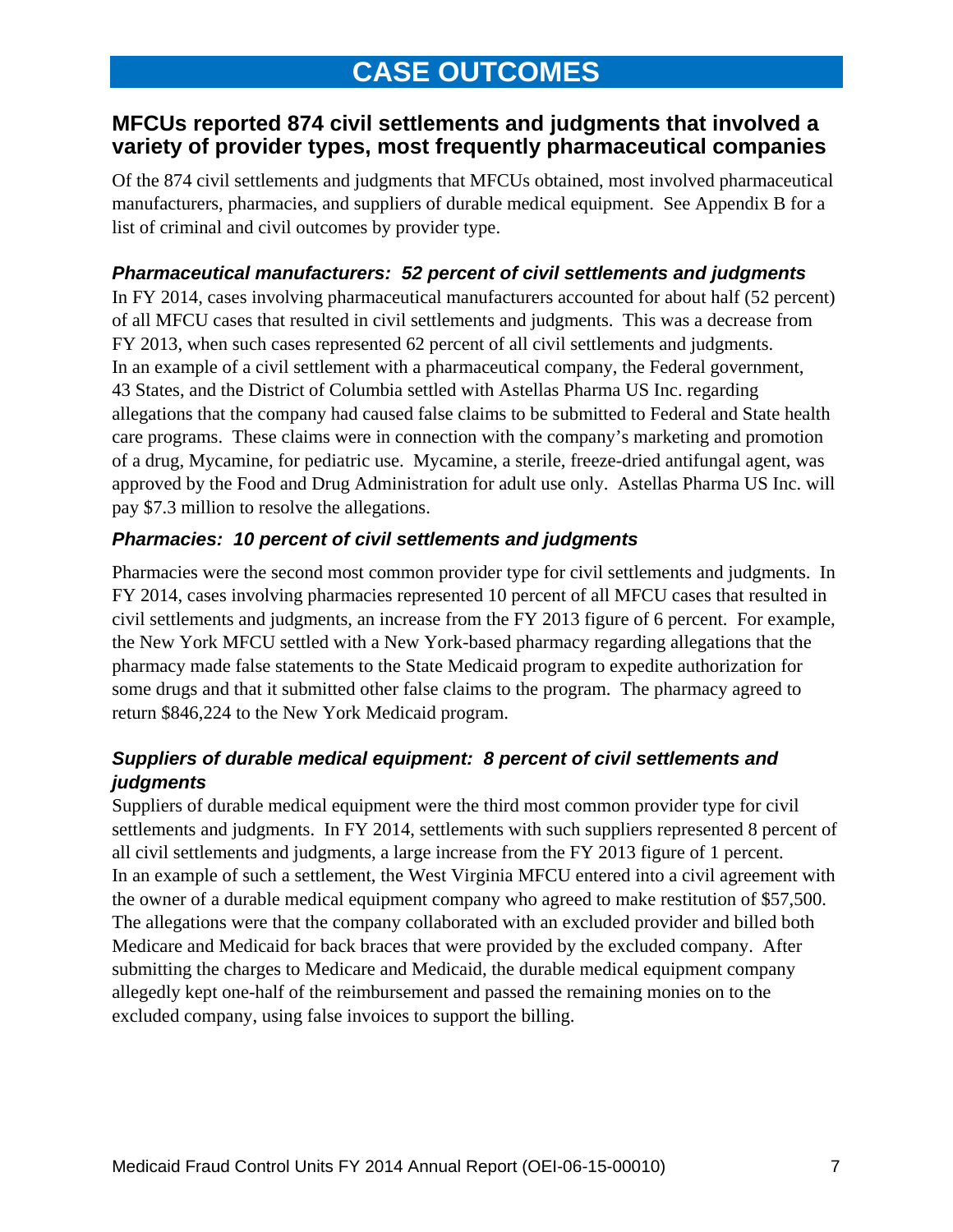## **Two-thirds of MFCU civil settlements and judgments were global settlements**

#### *FY 2014 global civil settlements: 66 percent*

In FY 2014, MFCUs participated in the resolution of NAMFCU-coordinated global cases involving 650 civil settlements.<sup>13</sup> One global settlement in FY 2014 involved the Federal Government, 50 States, and the District of Columbia settling with Shire Pharmaceutical, LLC regarding allegations that the company engaged in marketing campaigns that improperly promoted the off-label use of 5 of its drugs. Shire is alleged to have unlawfully marketed these drugs for off-label uses, or overstated their efficacy, despite a lack of clinical data. Shire Pharmaceuticals will pay \$56.5 million, of which \$48.1 million (85 percent) will go to State Medicaid programs.

## *FY 2014 nonglobal civil settlements and judgments: 34 percent*

Nonglobal cases are civil cases that do not involve NAMFCU and generally involve a single State as a plaintiff. Currently, 30 States have some type of civil false claims statute.<sup>14</sup> States may qualify for a 10-percent increase in their share of civil fraud recoveries if OIG, in consultation with the U.S. Department of Justice, determines that the State civil false claims statute meets certain qualifications.<sup>15</sup> To date, 18 States have false claims statutes that qualify them for this increase.<sup>16</sup>

In one nonglobal settlement in FY 2014, the Illinois MFCU entered into a settlement agreement in the amount of \$346,648 with the owner of a transportation company who was accused of fraudulently billing for 1-day trips. In another settlement, the New Mexico MFCU entered into a settlement of \$446,135 with the Los Lunas Community Program, which was accused of failing to support its billing of day habilitation services (i.e., services that help a person acquire, keep, or improve skills related to communication and activities of daily living).

## *FYs 2010–2014 civil settlements and judgments*

As shown in Chart 3, the FY 2014 number of civil settlements and judgments—874—was a slight decrease from FY 2013's total of 881.





Source: OIG analysis of QSRs, 2015.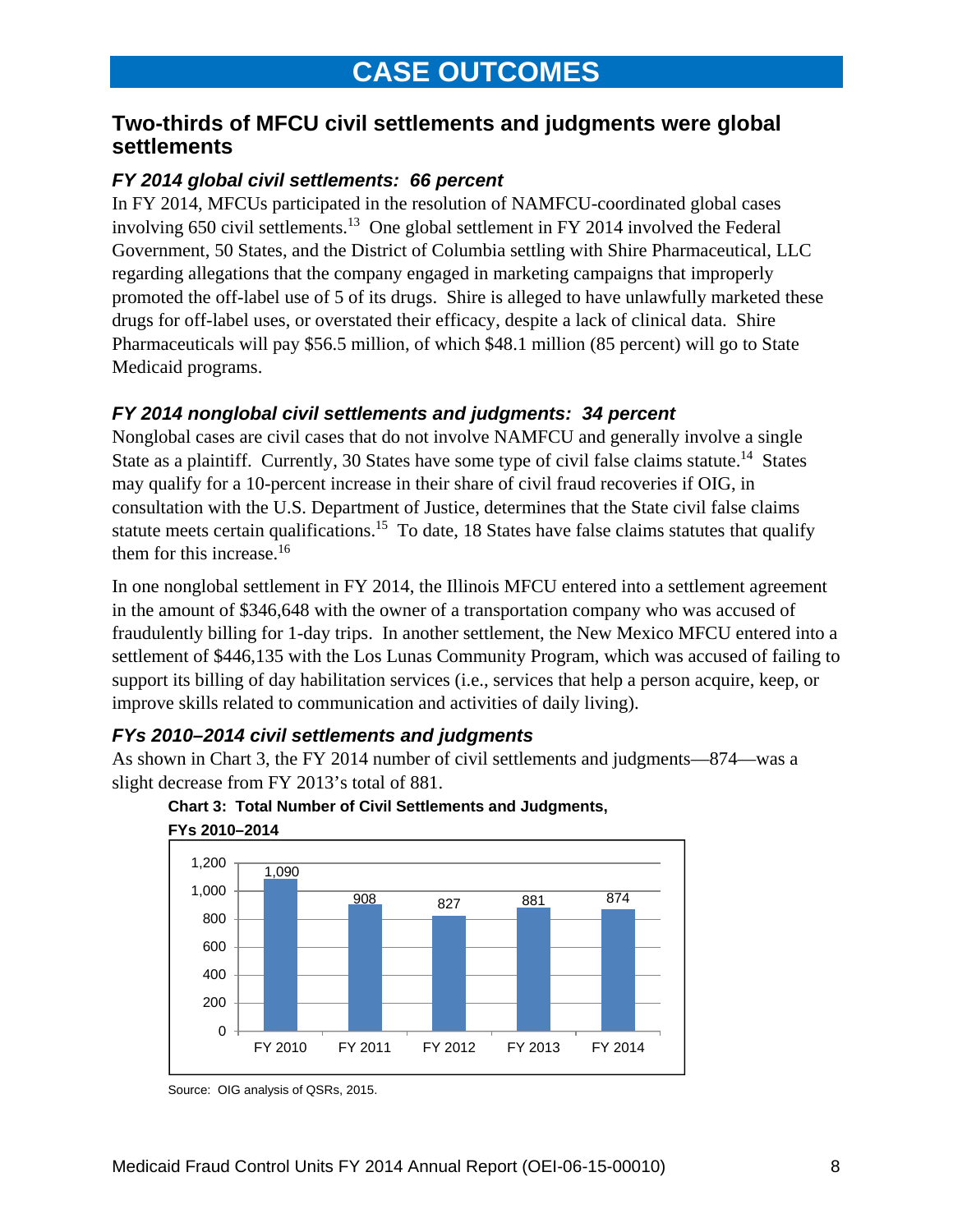## **FY 2014 recoveries from civil cases totaled \$1.7 billion—most from global settlements**

As shown in Chart 4, recoveries from global cases accounted for 69 percent of the \$1.7 billion in civil recoveries in FY 2014.





Source: OIG analysis of supplemental data collection for the FY 2014 MFCU Annual Report, 2015. \*Information differs slightly from that reported in the QSRs, which does not divide civil recoveries into these categories.

As shown in Chart 5, total recoveries from MFCU civil settlements and judgments have varied in recent years. FY 2014 shows a slight increase from FY 2013 and had the third-highest recovery amount of the past 5 fiscal years.



**Chart 5: Civil Recoveries, FYs 2010–2014** 

Source: OIG analysis of QSRs, 2015.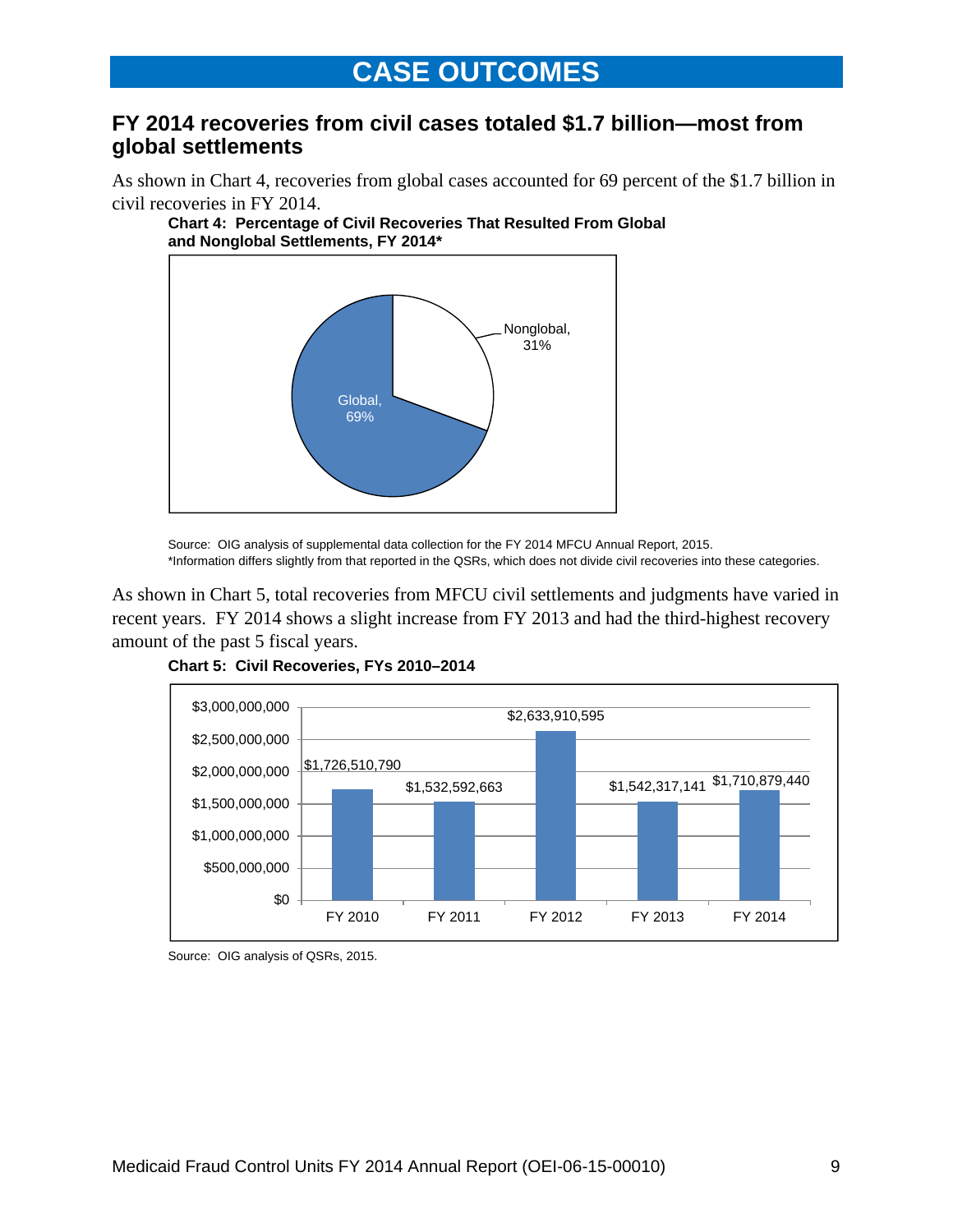## **MFCU convictions led to the exclusion of 1,337 providers from Federal health care programs**

Medicare and Medicaid) when the providers are convicted of program-related crimes.<sup>17</sup> OIG excludes individuals and entities from federally funded health care programs (primarily Exclusion means that no payment will be made for any health care items or services furnished, ordered, or prescribed by an excluded individual or entity.18 In FY 2014, OIG excluded 4,017 subjects, of which 1,337 were excluded as a result of MFCU investigations, prosecutions, and convictions. This number was a 31-percent increase over the previous year's figure. As shown in Chart 6, the FY 2014 exclusion numbers continue a pattern from previous years, demonstrating that MFCUs are an important source of referrals to OIG for purpose of exclusion.





Source: OIG analysis of OIG exclusion data, 2015.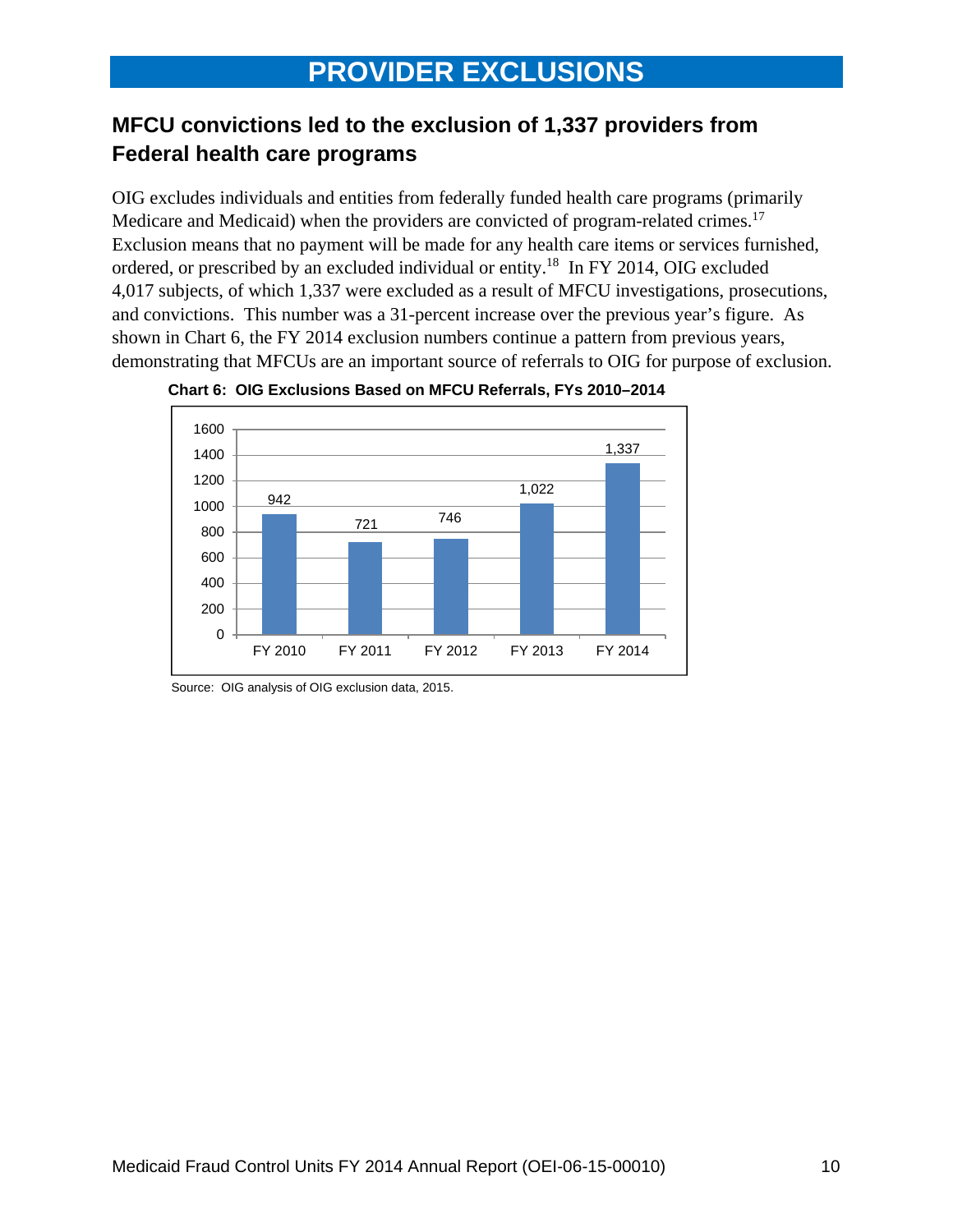## **OTHER OBSERVATIONS**

State Medicaid agency program integrity (PI) units are an important partner for MFCUs. PI units aid in the prevention and reduction of Medicaid provider fraud, waste, and abuse in various ways, such as by examining provider enrollment trends.<sup>19,20</sup> PI units refer cases of suspected fraud to MFCUs, and they also collaborate with MFCUs on ongoing cases and Medicaid program and policy changes.

## **MFCUs and State Medicaid agency PI units reported challenges with referrals involving credible allegations of fraud and the payment suspension process and referrals from managed care entities**

PI units and MFCUs both reported challenges with referrals. For example, MFCUs reported that referrals from PI units sometimes lack key data elements or do not distinguish between fraud and overpayments. Consequently, it can be a challenge for MFCUs to decide whether to open an investigation. PI units reported their perception that MFCUs often take too long to let them know whether the MFCUs are declining or accepting a given referral. This poses a challenge for PI units when a MFCU declines the referral and the PI unit needs to recover overpayments or take other administrative action involving the provider.

Additionally, both entities reported challenges specific to referrals involving credible allegations of fraud and the payment suspension process, as well as challenges with referrals from managed care entities.

*Referrals Involving Credible Allegations of Fraud and the Payment Suspension Process*. Since 2011, Federal regulations have required Medicaid agencies to suspend payments to a provider on the basis of a credible allegation of fraud for which an investigation is pending, unless the Medicaid agency determines that there is good cause to not suspend payment. When a Medicaid agency determines that an allegation of fraud against a provider is credible, Federal regulations require the Medicaid agency to refer the matter to a MFCU or other law enforcement agency for potential investigation.<sup>21, 22</sup> The MFCU exercises its discretion as to whether to accept the referral. If the MFCU does not accept the referral, the State Medicaid agency may not proceed with a suspension of payments unless the agency has alternative Federal or State authority, or if it makes a referral to another appropriate law enforcement agency. If the MFCU accepts the referral, a suspension of payments may proceed until the MFCU completes its investigation. However, the MFCU may assert a "good cause" exception to the suspension requirement on the basis that notifying the provider about the suspension of payments would jeopardize the investigation.

to "credible allegation" of fraud has resulted in a reduced number of referrals to MFCUs.<sup>23</sup> MFCUs and PI units both reported an increase in the quantity of administrative work involved in payment suspension cases, as well as a change in the way they jointly work these cases. PI units reported that raising the threshold from "suspected" fraud (the standard that existed before 2010) MFCUs must immediately assess any credible allegation of fraud for a law enforcement exemption, regardless of other priorities. Additionally, MFCUs reported that suspending provider payments can complicate investigations when a provider pursues administrative or judicial remedies to challenge a suspension or investigation. For example, one MFCU said that suspending payments to a provider "risks empowering the subject of investigation with access to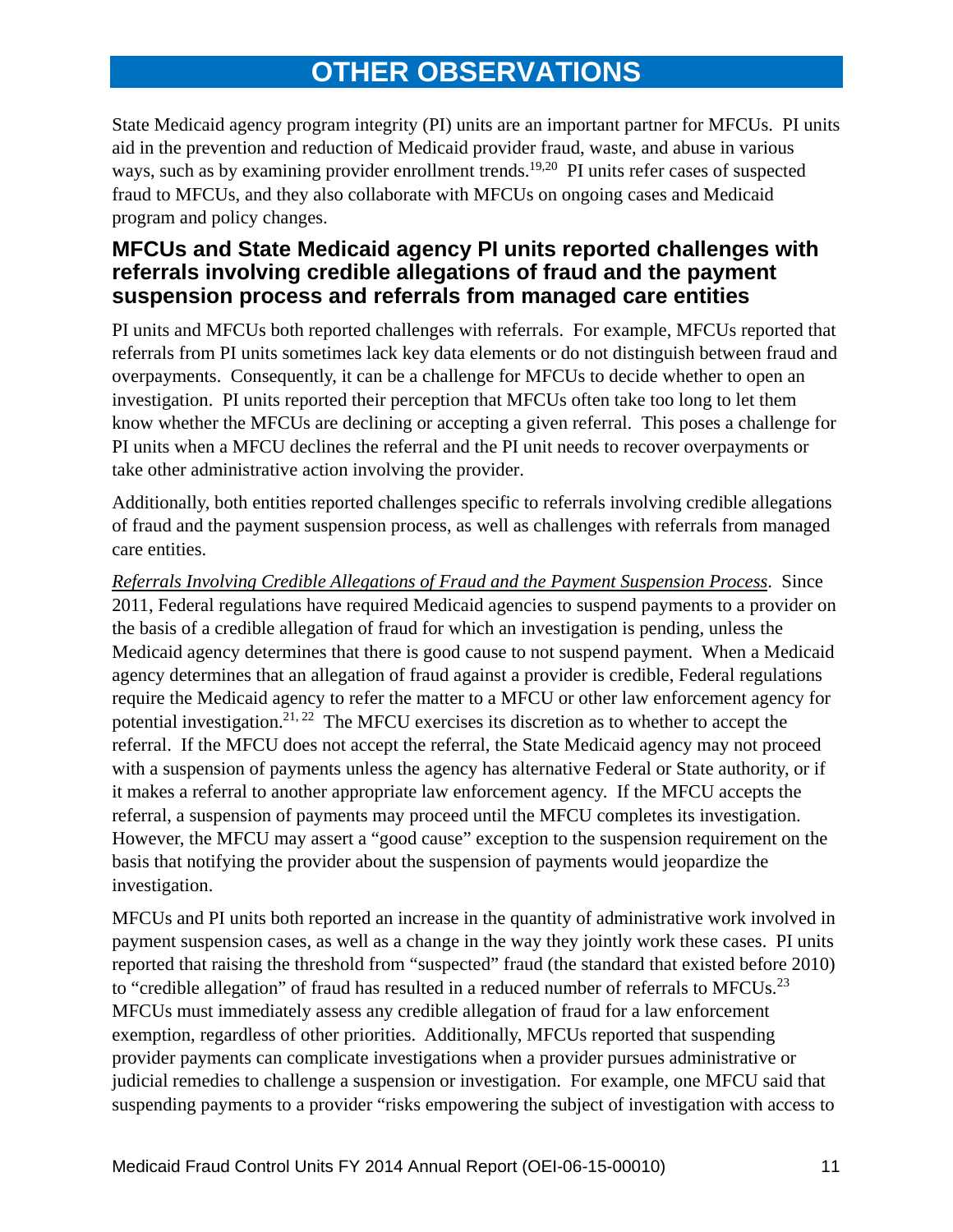## **OTHER OBSERVATIONS**

this area. $24$ judicial relief to limit or otherwise interfere with our investigation." OIG has ongoing work in

*Managed Care Entity Referrals*. In the 2013 MFCU Annual Report, OIG reported that MFCUs voiced concerns about the lack of fraud referrals from managed care entities. Such referrals may go directly to MFCUs, or they may go to State Medicaid agencies and then be referred to MFCUs if warranted. MFCUs also reported that managed care entities lacked the incentive to detect and refer potential fraud and that managed care entities may have an incentive *not* to do so. Specifically, managed care entities indicated to MFCUs that (1) they can lose money if their contracts do not allow them to share in fraud-related recoveries and (2) their contracts typically do not include negative consequences for a lack of fraud referrals. As a result, a managed care entity may find it preferable to remove a provider from its network rather than to make a referral of fraud to the PI unit or MFCU. As of January 2015, over half of all Medicaid beneficiaries were receiving their care through managed care entities.<sup>25</sup> This year, PI units and MFCUs reported their expectation that the increased prevalence of managed care will exacerbate the lack of referrals from Medicaid agencies.

## **MFCUs and State Medicaid agency PI units reported three key elements to successful collaboration: communication, experienced and knowledgeable staff, and joint training**

Collaboration between the PI units and the MFCUs on ongoing cases and on changes in Medicaid programs and policies is key to a successful working relationship. MFCUs and PI units reported that three key elements help facilitate this collaboration: (1) communication, (2) experienced and knowledgeable staff, and (3) joint training.

*Communication*. Nearly all PI units and MFCUs reported communication through meetings with each other throughout the year, and many reported ongoing communication (e.g. informal discussions, phone calls, emails). PI units and MFCUs usually meet formally on a monthly basis. MFCUs and PI units reported that meetings are beneficial for discussing potential referrals, ongoing cases, and changes in regulations and policies. Additionally, almost three-fourths of MFCUs reported participating in some type of healthcare taskforce with PI units and Federal partners such as the FBI and OIG. During taskforce meetings, discussions about fraud trends, referrals, and investigations occur, and these discussions could lead to joint cases that might involve Medicaid fraud.

*Experienced and Knowledgeable Staff*. PI units and MFCUs reported that having experienced staff with complementary skill sets facilitates successful collaboration. For example, several PI units mentioned that MFCU investigators and attorneys are experienced and knowledgeable in investigating and prosecuting Medicaid fraud, while MFCUs praised PI units' knowledge of Medicaid programs and data analysis skills. In some States, PI unit staff and MFCU staff have worked together for many years and have developed a long-term relationship that is invaluable.

*Joint Training*. Around two-thirds of PI units and MFCUs reported conducting joint training, which they said provides an avenue for experienced staff to inform others about program changes and to learn about the latest fraud trends. For example, some MFCUs have provided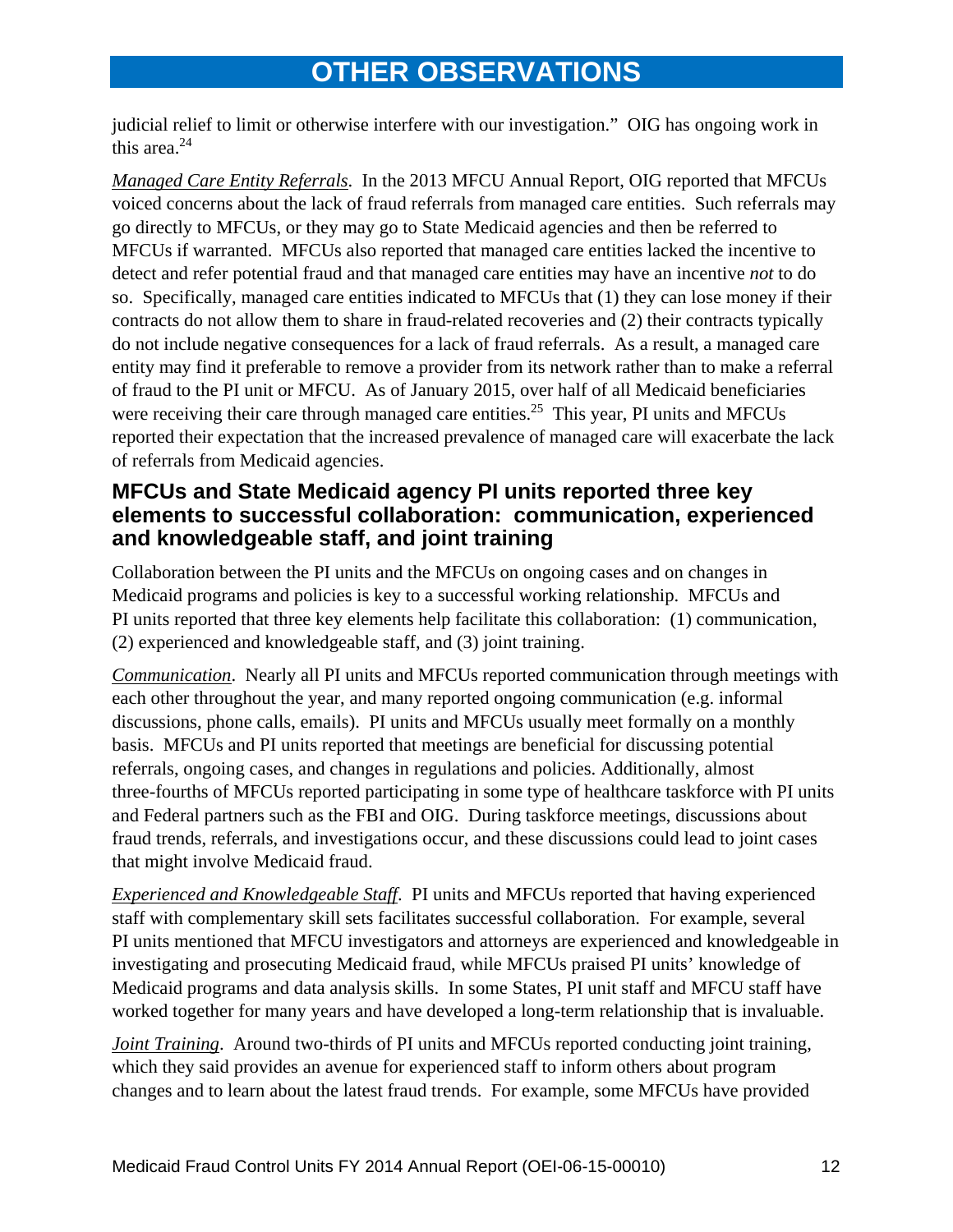## **OTHER OBSERVATIONS**

PI units with legal training on State false claims acts and on the evidence required for criminal fraud cases. PI units have offered MFCUs training about the information available through data sources such as the Medicaid Management Information System (MMIS), which stores claims data that is often used as evidence of fraudulent billing.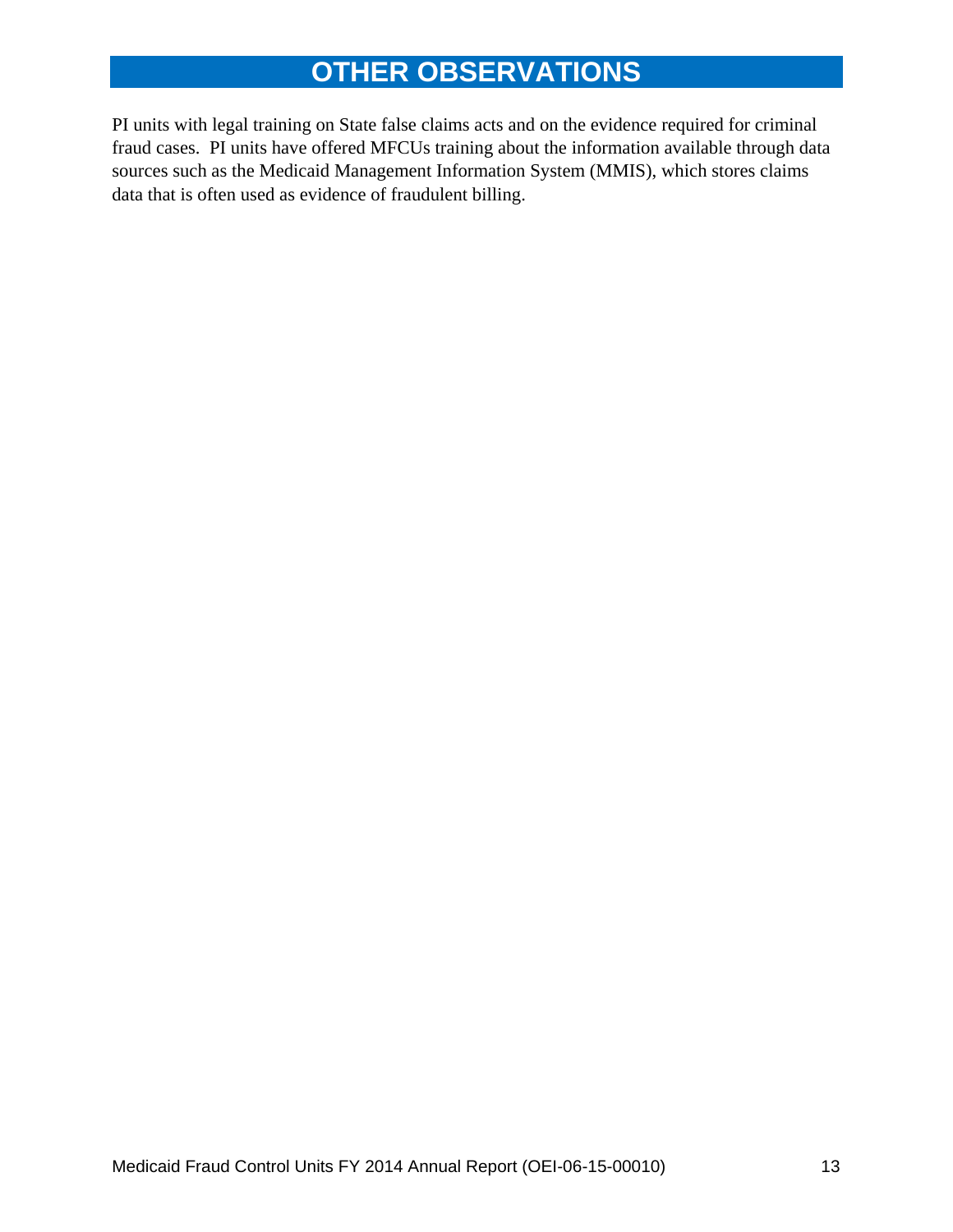## **In FY 2014, OIG conducted 7 onsite reviews of MFCUs, published 12 reports, and submitted 2 legislative proposals**

#### *Onsite reviews*

OIG conducted onsite reviews of seven MFCUs in FY 2014, fewer than in other fiscal years. OIG conducts these oversight reviews for each MFCU approximately every 5 years to assess MFCU compliance with applicable Federal laws, regulations, and policies, and Unit adherence to the 12 performance standards. During onsite reviews, OIG meets with MFCU officials and with other key stakeholders familiar with the MFCU's operations, such as the State Medicaid agency's PI unit staff and Federal investigators and prosecutors who sometimes partner with the Unit. During the onsite visit, OIG reviews the Unit's operations, including policies, procedures, financial documentation, and information about staffing and staff training. OIG reviews a sample of case files to assess (1) the Unit's compliance and performance in its handling of cases, including whether cases fell within the scope of Unit authority; (2) the Unit's supervisory oversight of cases; and (3) the timeliness of its casework.

#### *Reports on onsite reviews*

In FY 2014, OIG published 12 reports on MFCU onsite reviews that were conducted in FYs 2012 through 2014. (See Appendix D for a list of these reports.) Each report includes results from the onsite review; identifies any areas of Unit noncompliance with Federal laws, regulations, or policies; identifies any areas in which operations did not adhere to the 12 performance standards; and includes other observations, as appropriate. The reports also contain recommendations for any corrective action that the Unit needs to take. Findings from these reviews revealed a few common concerns:

- **Unit submission of conviction information**: Onsite reviews revealed that several Units did not submit conviction information to OIG in an appropriate timeframe. Performance Standard 8 notes that Units should submit all pertinent information—including charging documents, plea agreements, and sentencing orders on MFCU convictions—within 30 days of sentencing.
- **Memorandum of Understanding**: Onsite reviews revealed that several Units' MOUs with their respective State Medicaid agencies did not reflect current law and practice. Additionally, a few Units did not always comply with the MOU provisions.
- **Case file documentation and reviews**: Onsite reviews revealed variation in Unit practices for maintaining records in case files and for ensuring supervisory review of ongoing investigations. The reports identified situations in which case file practices did not adhere to performance standards and recommended corrective actions, as appropriate.

#### *Proposal to support MFCUs for the U.S. territories*

American Samoa) to establish MFCUs by eliminating an existing financial disincentive.<sup>26</sup> The President's FY 2015 budget includes an OIG proposal to encourage U.S. territories (Puerto Rico, Guam, the Northern Mariana Islands, the U.S. Virgin Islands, and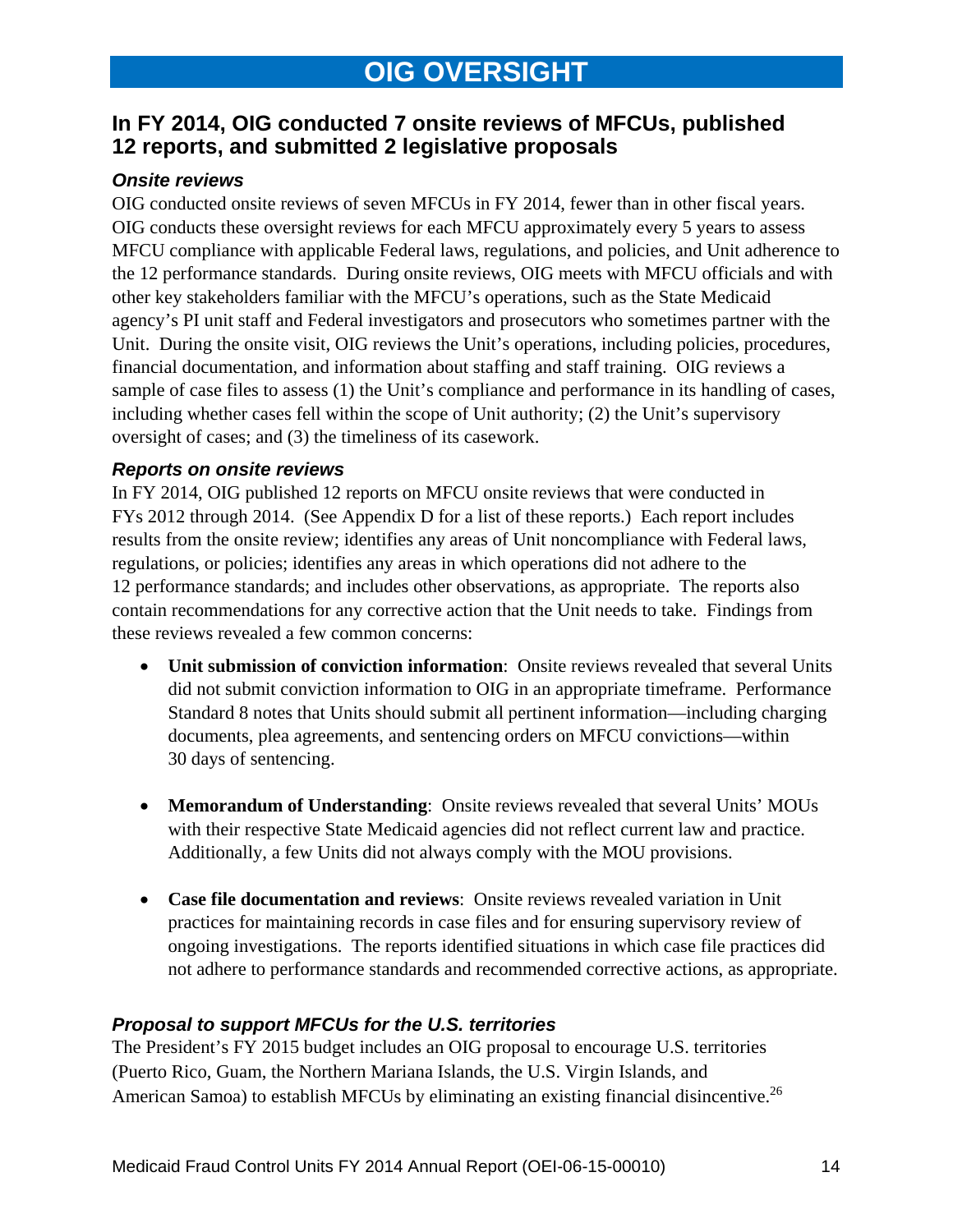## **OIG OVERSIGHT**

The five territories have not established MFCUs, although Puerto Rico has recently expressed interest in doing so. Unlike Medicaid funding for the 50 States and the District of Columbia, Medicaid funding to the territories is capped, and the territories routinely use the full amount of that funding to pay for Medicaid services and to pay for essential administrative functions. Although a MFCU might eventually pay for itself through savings, in the short term a territory would need to fund its MFCU using monies that would otherwise have gone to pay for Medicaid benefits. A proposal in the President's budget would address this budgetary concern by allowing the territories to use appropriated funding to establish and operate a MFCU while retaining the same amount of appropriated dollars for Medicaid services and essential administrative functions.

#### *Proposal on investigative authority regarding patient abuse and neglect*

Like the President's FY 2014 budget, the FY 2015 budget includes an OIG proposal to expand MFCUs' authority with regard to cases of patient abuse and neglect.<sup>27</sup> Under current law, MFCUs can investigate such cases only when the complaints involve Medicaid-funded facilities (such as hospitals or nursing homes) or "board and care" facilities (such as assisted living facilities). As Medicaid has been increasingly relying on home and community-based services, the proposal would permit the investigation and prosecution of patient abuse and neglect arising when Medicaid services are provided in either of those settings. The proposal would give MFCUs the same authority in the areas of patient abuse and neglect that they already have in the area of fraud; MFCUs already investigate a large number of cases of fraud in personal care services and other fraud cases that arise in the home or community.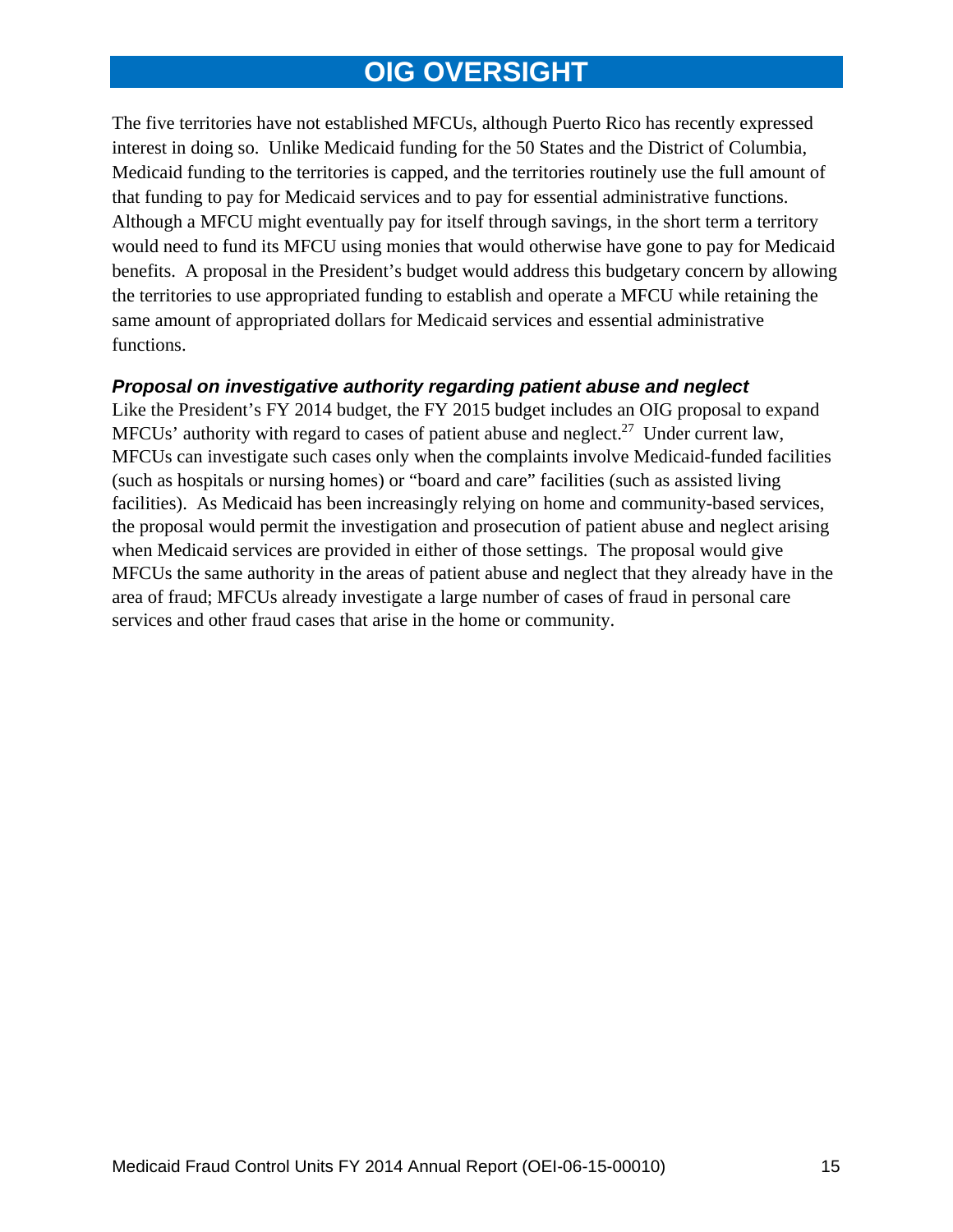## **Appendix A: Methodology**

We based the information in this report on an analysis of data from six sources: (1) QSRs; (2) supplemental data collected specifically for this FY 2014 MFCU Annual Report; (3) OIG exclusion data; (4) information gathered through onsite reviews; (5) the annual reports of individual MFCUs; and (6) recertification questionnaires. We analyzed data from all six sources to describe the outcomes of the MFCUs' criminal and civil cases during FY 2014 and in previous years when data was available. We also analyzed data to describe exclusions from Federal health care programs, other observations about the environment in which MFCUs operate, and OIG oversight of MFCUs. All statistical information is current as of January 30, 2015, except where otherwise noted.

#### **Data Collection and Analysis**

*Review of QSRs*. In 2014 and in prior years, MFCUs submitted statistical data to OIG each quarter. In these QSRs, the MFCUs reported data elements such as the number of open investigations; the number of persons indicted or charged; the number of criminal convictions; the number of civil settlements and judgments; the amounts of criminal and civil recoveries; and the number of staff employed. We reviewed QSRs for FYs 2010 through 2014 to determine the number of convictions for fraud and for patient abuse and neglect; the amounts of recoveries associated with those convictions; the number of civil settlements and judgments; and the amounts of recoveries associated with those civil outcomes.

*Supplemental data collection*. We requested additional data from all MFCUs in October 2014. We received responses from all 50 Units. We used this supplemental information to provide statistical information about the types of providers that were most frequently convicted in criminal cases or involved in civil settlements and judgments in FY 2014. We determined the number of global and nonglobal civil settlements and judgments and the recoveries associated with those civil outcomes. We also used this supplemental data to assess the relationship between MFCUs and PI units.

*OIG exclusion data*. We reviewed OIG exclusion data to determine the number of Federal health care program exclusions that OIG made on the basis of information referred by MFCUs.

*Information from onsite reviews*. We examined information gathered during onsite reviews to identify other observations about the environment in which MFCUs operate, such as challenges in receiving referrals from managed care organizations and the extent to which the new rules on payment suspension require more coordination between MFCUs and State Medicaid agencies.

 *MFCU Annual Reports*. As a grant requirement, each MFCU must submit to OIG an annual report that highlights its activities.<sup>28</sup> We reviewed the most recent annual report from each MFCU for case examples of types of providers that were frequently convicted (such as home health care agencies) and types of providers with which MFCUs were frequently involved in civil settlements and judgments (such as pharmaceutical manufacturers).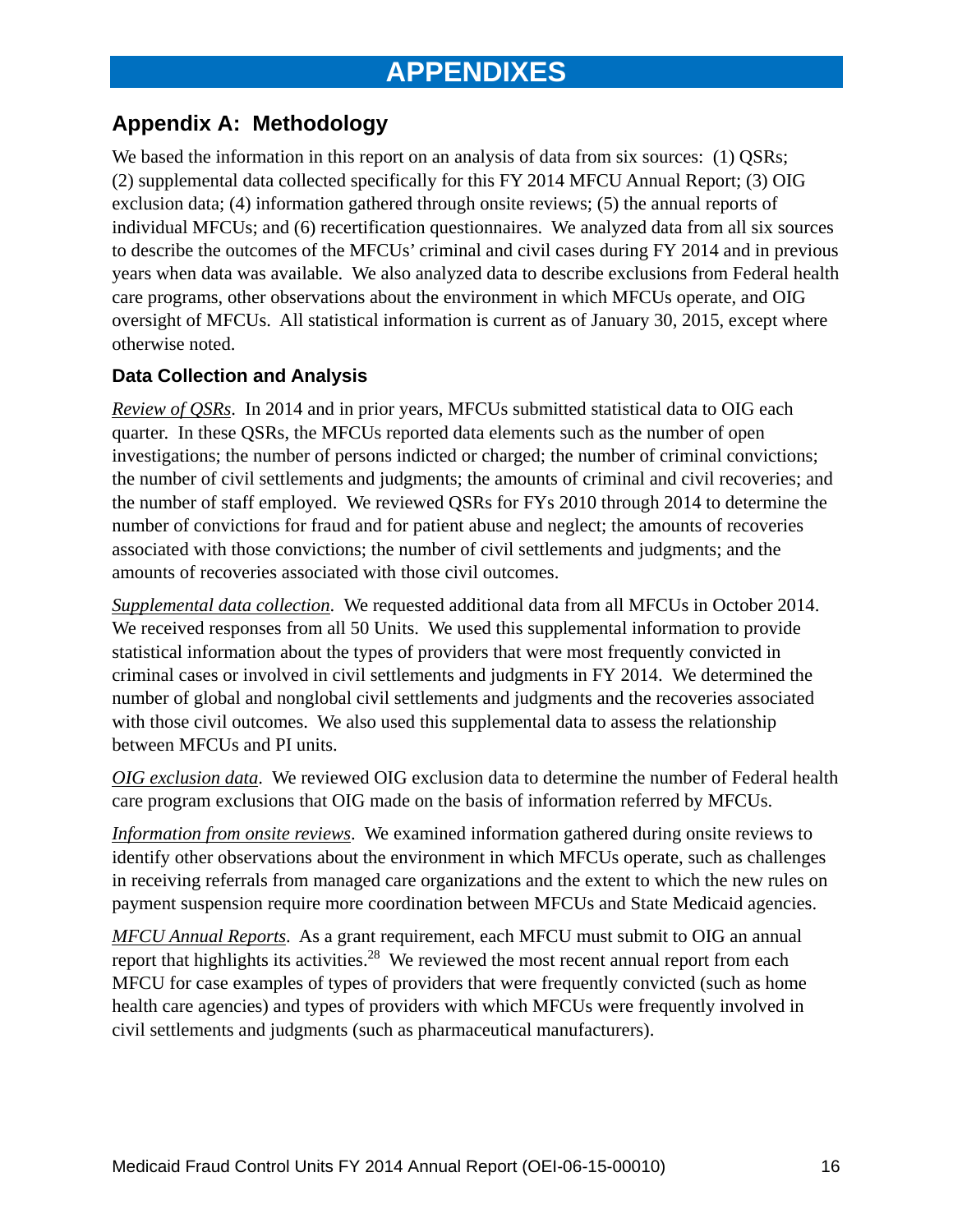*Recertification Questionnaires*. As part of the MFCU recertification process, each MFCU completes a recertification questionnaire that OIG uses to assess whether the MFCU is adhering to the performance standards. As part of this process, each State Medicaid program's PI unit is asked to complete a questionnaire that assesses its relationship with its State MFCU. We examined the most recent PI unit questionnaire and MFCU recertification questionnaires. We reviewed responses regarding the relationship between the MFCU and the PI unit including staff, trainings, and the frequency and purpose of meetings.

#### **Limitations**

Where possible, we report information from QSRs. However, when the QSRs did not offer the desired level of specificity, we report information from the supplemental data collection instrument. The information collected from the supplemental data collection instrument differs slightly from that reported in the QSRs for some data elements.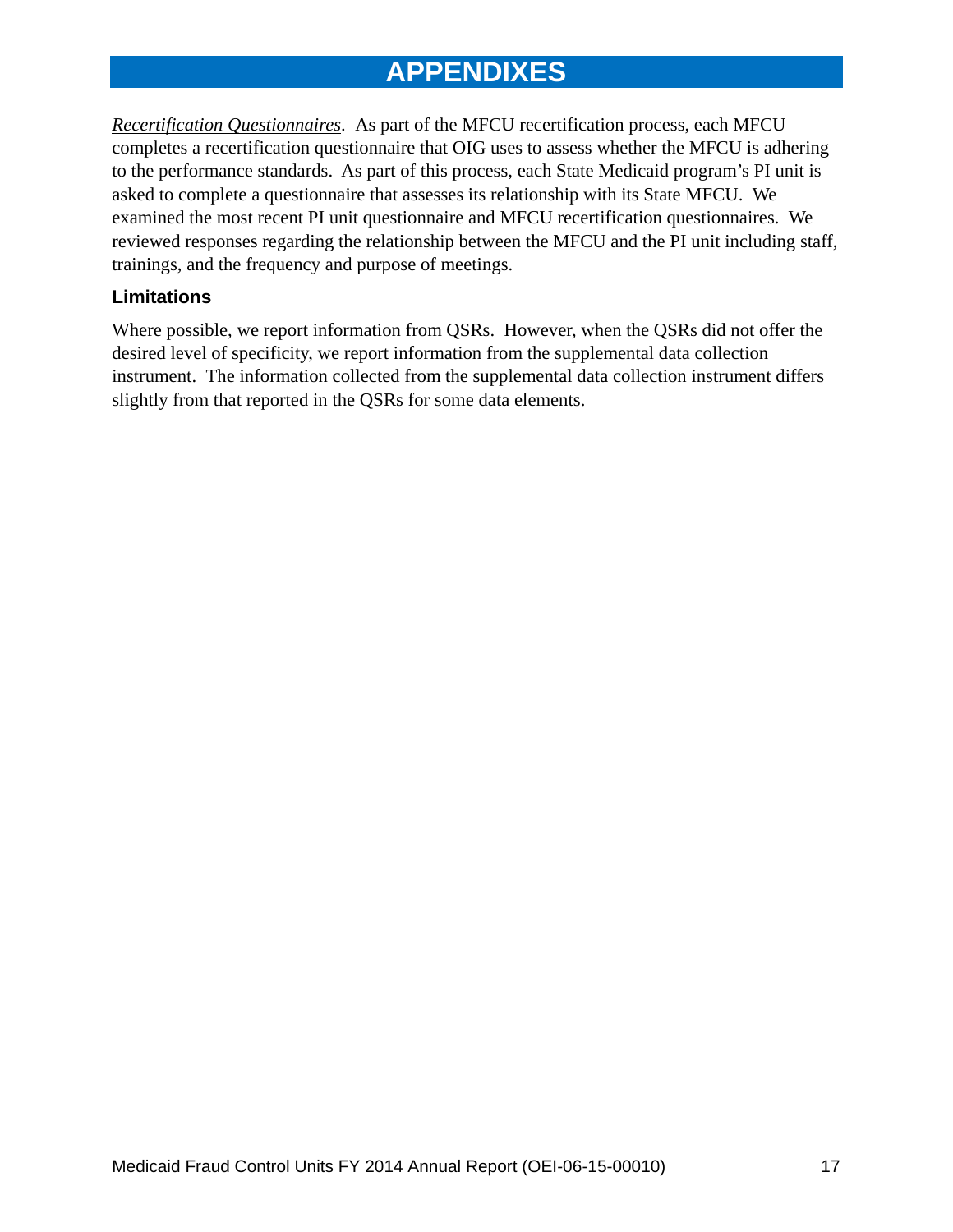## **Appendix B: FY 2014 MFCU Criminal and Civil Outcomes by Provider Type**

| Table B1: FY 2014 Outcomes: Number of Convictions, Settlements<br>and Judgments, and Recoveries by Provider Type* |                                        |                                |                                                         |                                |  |  |  |
|-------------------------------------------------------------------------------------------------------------------|----------------------------------------|--------------------------------|---------------------------------------------------------|--------------------------------|--|--|--|
|                                                                                                                   | <b>Criminal</b>                        |                                | <b>Civil</b>                                            |                                |  |  |  |
| <b>Provider Type</b>                                                                                              | <b>Number of</b><br><b>Convictions</b> | Amount of<br><b>Recoveries</b> | Number of<br><b>Settlements and</b><br><b>Judgments</b> | Amount of<br><b>Recoveries</b> |  |  |  |
| <b>TOTAL</b>                                                                                                      | 1,381                                  | \$293,949,816                  | 889                                                     | \$1,961,805,005                |  |  |  |
| <b>ABUSE AND NEGLECT</b>                                                                                          |                                        |                                |                                                         |                                |  |  |  |
| <b>Certified Nursing Aides</b>                                                                                    | 101                                    | \$32,049                       | 1                                                       | \$150,000                      |  |  |  |
| <b>Home/Personal Care Aides</b>                                                                                   | $\Omega$                               | \$0                            | $\mathbf{1}$                                            | \$0                            |  |  |  |
| <b>Nursing Facilities</b>                                                                                         | 30                                     | \$11,381                       | 5                                                       | \$374,611                      |  |  |  |
| Registered/Licensed Nurses,<br>Physician Assistants, and Nurse<br>Practitioners                                   | 52                                     | \$31,472                       | 3                                                       | \$30,634                       |  |  |  |
| Other Long-Term Care                                                                                              | 12                                     | \$10,251                       | 0                                                       | \$0                            |  |  |  |
| Other                                                                                                             | 80                                     | \$273,244                      | $\overline{0}$                                          | \$0                            |  |  |  |
| THEFT OF PATIENT FUNDS                                                                                            |                                        |                                |                                                         |                                |  |  |  |
| <b>Certified Nursing Aides</b>                                                                                    | 28                                     | \$91,523                       | 0                                                       | \$0                            |  |  |  |
| Nondirect Care                                                                                                    | 25                                     | \$320,487                      | $\overline{2}$                                          | \$156,407                      |  |  |  |
| Nurses, Physician Assistants, and<br><b>Nurse Practitioners</b>                                                   | 7                                      | \$62,300                       | 0                                                       | \$0                            |  |  |  |
| Other                                                                                                             | 53                                     | \$2,014,273                    | $\overline{0}$                                          | \$0                            |  |  |  |
| <b>FRAUD: Facilities</b>                                                                                          |                                        |                                |                                                         |                                |  |  |  |
| Hospitals                                                                                                         | 10                                     | \$6,293,981                    | 19                                                      | \$14,067,261                   |  |  |  |
| <b>Nursing Facilities</b>                                                                                         | 9                                      | \$8,119,201                    | 14                                                      | \$4,111,001                    |  |  |  |
| <b>Substance Abuse Treatment Centers</b>                                                                          | 0                                      | \$0                            | $\overline{c}$                                          | \$26,118,710                   |  |  |  |
| Other Long-Term Care                                                                                              | 12                                     | \$1,097,246                    | 1                                                       | \$446,135                      |  |  |  |
| Other                                                                                                             | 12                                     | \$3,909,683                    | 12                                                      | \$9,716,501                    |  |  |  |
| <b>FRAUD: Medical Support</b>                                                                                     |                                        |                                |                                                         |                                |  |  |  |
| Suppliers of Durable Medical<br>Equipment                                                                         | 33                                     | \$26,641,609                   | 67                                                      | \$3,226,887                    |  |  |  |
| Home Health Care Agencies                                                                                         | 48                                     | \$7,120,440                    | 27                                                      | \$186,651,599                  |  |  |  |
| Home Health Care Aides                                                                                            | 413                                    | \$12,533,282                   | 21                                                      | \$546,790                      |  |  |  |
| Laboratories                                                                                                      | $\mathbf 0$                            | \$0                            | 21                                                      | \$12,919,426                   |  |  |  |
| Nurses, Physician Assistants, and<br><b>Nurse Practitioners</b>                                                   | 78                                     | \$1,718,242                    | 9                                                       | \$892,798                      |  |  |  |
| Pharmacies                                                                                                        | 37                                     | \$3,754,868                    | 86                                                      | \$22,482,173                   |  |  |  |
| <b>Pharmaceutical Manufacturers</b>                                                                               | 0                                      | \$0                            | 462                                                     | \$1,285,025,189                |  |  |  |

continued on the next page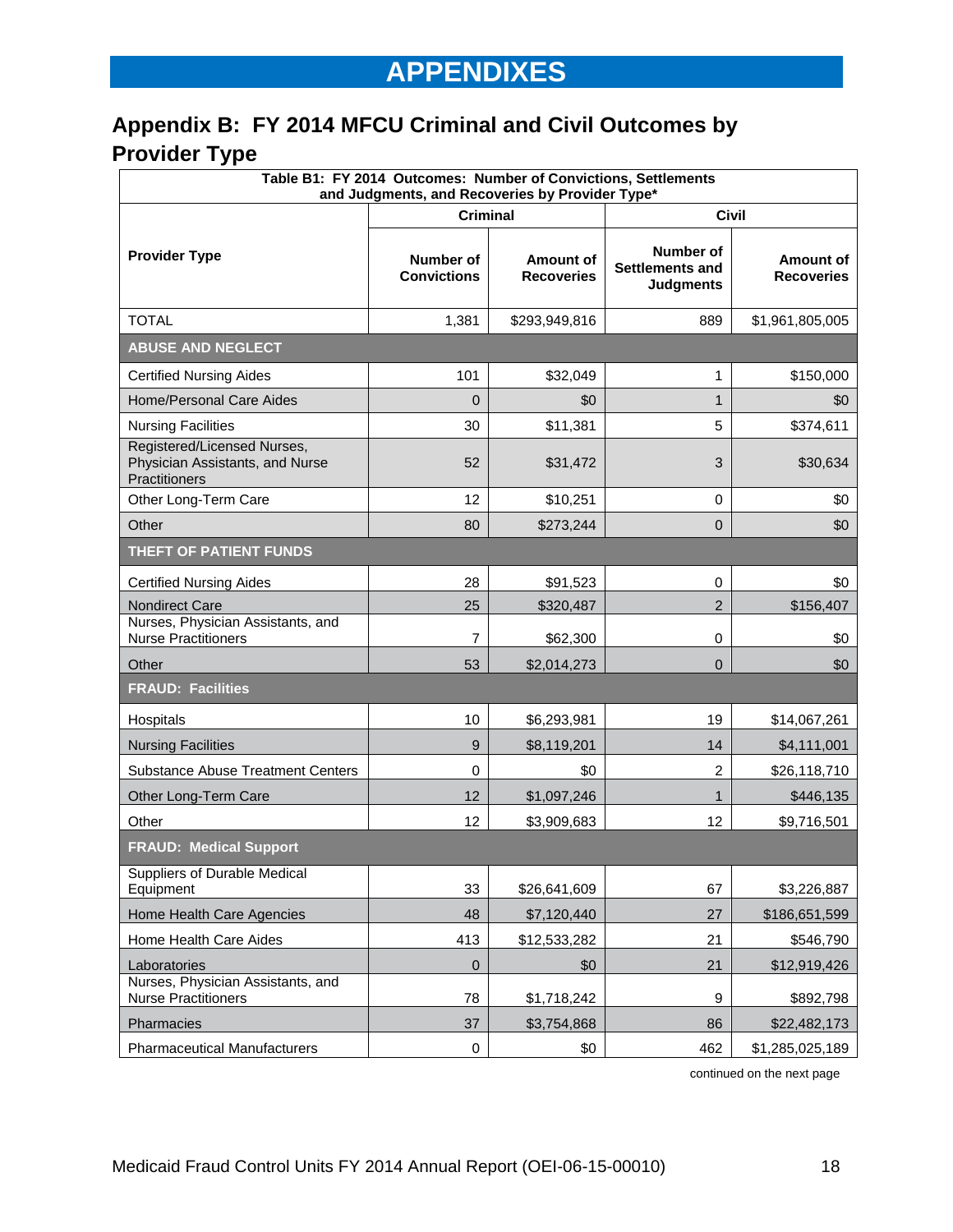| Table B1: FY 2014 Outcomes: Number of Convictions, Settlements<br>and Judgments, and Recoveries by Provider Type* |                                 |                                |                                                  |                                |  |  |
|-------------------------------------------------------------------------------------------------------------------|---------------------------------|--------------------------------|--------------------------------------------------|--------------------------------|--|--|
|                                                                                                                   | <b>Criminal</b>                 |                                | <b>Civil</b>                                     |                                |  |  |
| <b>Provider Type</b>                                                                                              | Number of<br><b>Convictions</b> | Amount of<br><b>Recoveries</b> | Number of<br>Settlements and<br><b>Judgments</b> | Amount of<br><b>Recoveries</b> |  |  |
| <b>FRAUD: Medical Support (continued)</b>                                                                         |                                 |                                |                                                  |                                |  |  |
| Radiologists                                                                                                      | $\overline{2}$                  | \$16,879                       | $\overline{4}$                                   | \$3,368,733                    |  |  |
| <b>Transportation Providers</b>                                                                                   | 25                              | \$9,021,762                    | 10                                               | \$1,837,856                    |  |  |
| Other                                                                                                             | 95                              | \$113,056,555                  | 25                                               | \$2,954,400                    |  |  |
| <b>FRAUD: Practitioners</b>                                                                                       |                                 |                                |                                                  |                                |  |  |
| Chiropractors                                                                                                     | 3                               | \$1,421,745                    | 2                                                | \$48,000                       |  |  |
| Counselors/Psychologists                                                                                          | 56                              | \$21,794,328                   | 10                                               | \$2,704,387                    |  |  |
| Dentists                                                                                                          | 19                              | \$4,163,020                    | 18                                               | \$7,824,268                    |  |  |
| Optometrists/Opticians                                                                                            | $\overline{2}$                  | \$229,455                      | 3                                                | \$1,494,214                    |  |  |
| Physicians or Doctors of Osteopathy                                                                               | 64                              | \$52,400,623                   | 44                                               | \$67,195,597                   |  |  |
| Podiatrists                                                                                                       | 1                               | \$132,876                      | 1                                                | \$51,200                       |  |  |
| Other                                                                                                             | 20                              | \$1,451,598                    | 5                                                | \$1,263,644                    |  |  |
| <b>FRAUD: Program Related</b>                                                                                     |                                 |                                |                                                  |                                |  |  |
| <b>Billing Companies</b>                                                                                          | 3                               | \$4,378                        | 0                                                | \$0                            |  |  |
| <b>Managed Care Organizations</b>                                                                                 | 4                               | \$61,000                       | $\overline{2}$                                   | \$2,327,088                    |  |  |
| Medicaid Program Administration                                                                                   | 1                               | \$311                          | $\overline{2}$                                   | \$2,047,000                    |  |  |
| Other                                                                                                             | 46                              | \$16,159,754                   | 10                                               | \$301,772,496                  |  |  |

Source: OIG analysis of supplemental data collection for the FY 2014 MFCU Annual Report, 2015.

\*This information differs slightly from that reported in the QSRs, through which Units reported 1,318 criminal convictions,

\$293,366,189 in criminal recoveries, 874 civil settlements and judgments, and \$1,710,879,440 in civil recoveries.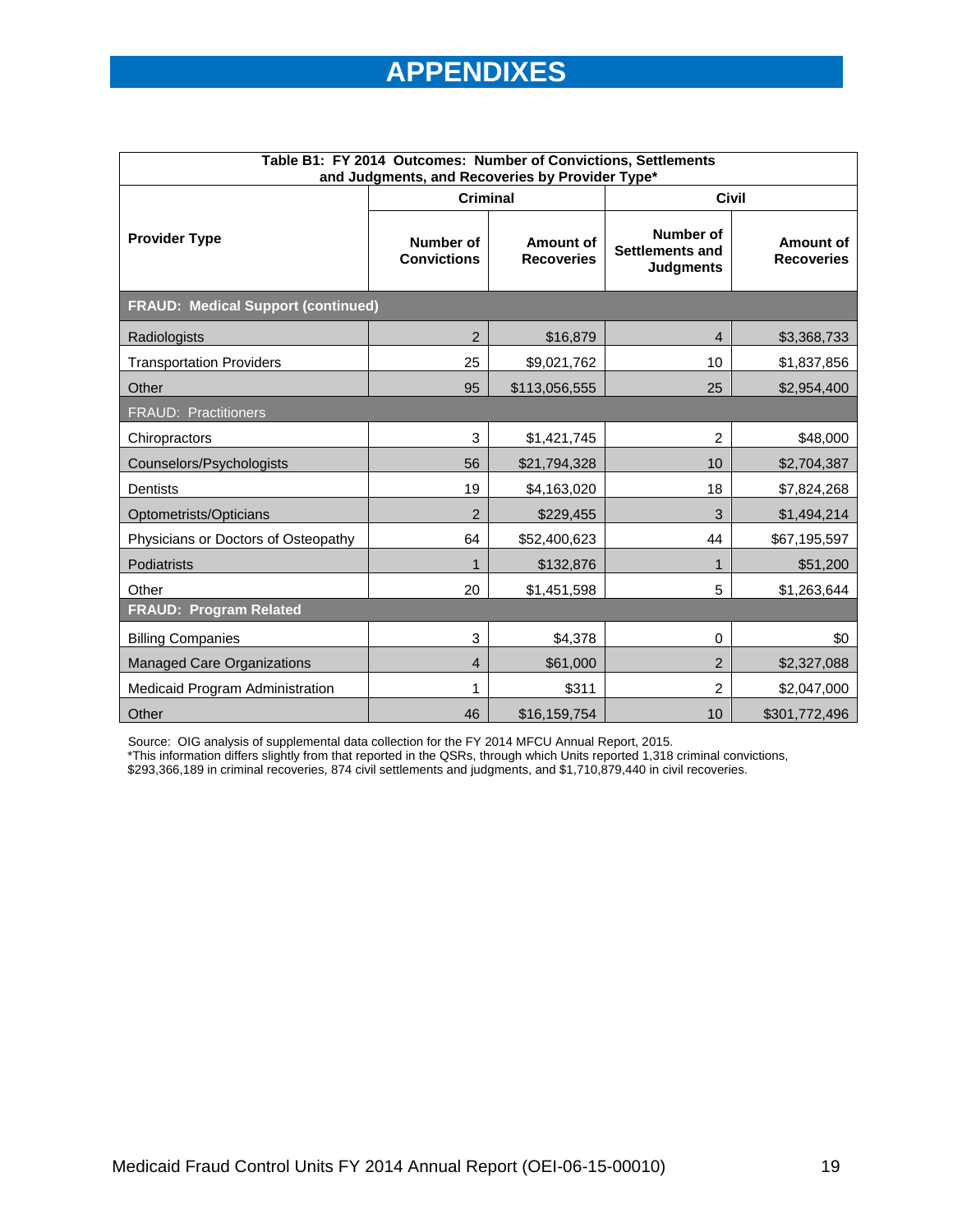## **APPENDIX C: Selected FY 2014 Statistical Data**

| Table C1: Investigations, Indictments or Charges, Criminal Convictions,<br>and Civil Settlements and Judgments by State |              |                                       |                                         |                                       |                                       |                                    |                         |
|-------------------------------------------------------------------------------------------------------------------------|--------------|---------------------------------------|-----------------------------------------|---------------------------------------|---------------------------------------|------------------------------------|-------------------------|
| <b>Investigations</b>                                                                                                   |              |                                       | <b>Indictments or</b><br><b>Charges</b> |                                       | <b>Criminal</b><br><b>Convictions</b> | <b>Civil</b><br><b>Settlements</b> |                         |
| <b>State</b>                                                                                                            | <b>Fraud</b> | <b>Abuse</b><br>and<br><b>Neglect</b> | <b>Fraud</b>                            | <b>Abuse</b><br>and<br><b>Neglect</b> | <b>Fraud</b>                          | Abuse<br>and<br><b>Neglect</b>     | and<br><b>Judgments</b> |
| Alabama                                                                                                                 | 16           | 28                                    | $\overline{7}$                          | $\overline{4}$                        | $\overline{4}$                        | $\overline{2}$                     | 10                      |
| Alaska                                                                                                                  | 160          | 13                                    | 35                                      | 0                                     | 44                                    | $\mathbf 0$                        | 4                       |
| Arizona                                                                                                                 | 228          | 81                                    | 36                                      | 18                                    | 28                                    | 12                                 | $\overline{4}$          |
| Arkansas                                                                                                                | 24           | 84                                    | 6                                       | 9                                     | 5                                     | 17                                 | 15                      |
| California                                                                                                              | 671          | 523                                   | 53                                      | 61                                    | 59                                    | 38                                 | 20                      |
| Colorado                                                                                                                | 255          | 5                                     | 6                                       | $\mathbf 0$                           | 9                                     | $\mathbf{1}$                       | 26                      |
| Connecticut                                                                                                             | 59           | 3                                     | 12                                      | $\mathbf 0$                           | $\bf 8$                               | $\mathbf{0}$                       | 18                      |
| Delaware                                                                                                                | 538          | 86                                    | $\mathbf{1}$                            | 15                                    | $\mathbf 0$                           | 11                                 | 21                      |
| District of<br>Columbia                                                                                                 | 170          | 78                                    | 25                                      | $\overline{2}$                        | $\overline{2}$                        | $\mathbf{1}$                       | 12                      |
| Florida                                                                                                                 | 600          | 65                                    | 55                                      | 26                                    | 42                                    | 18                                 | 34                      |
| Georgia                                                                                                                 | 410          | $\overline{4}$                        | $\overline{4}$                          | $\mathbf 0$                           | 9                                     | $\mathbf{0}$                       | 23                      |
| Hawaii                                                                                                                  | 20           | 48                                    | $\pmb{0}$                               | 9                                     | 4                                     | 6                                  | 8                       |
| Idaho                                                                                                                   | 118          | $6\phantom{1}$                        | $\overline{7}$                          | $\overline{2}$                        | 11                                    | $\overline{0}$                     | 10                      |
| <b>Illinois</b>                                                                                                         | 230          | 81                                    | 42                                      | 14                                    | 53                                    | 23                                 | 23                      |
| Indiana                                                                                                                 | 941          | 331                                   | 55                                      | 11                                    | 22                                    | $\overline{7}$                     | 30                      |
| lowa                                                                                                                    | 249          | 21                                    | 33                                      | 15                                    | 28                                    | 16                                 | 16                      |
| Kansas                                                                                                                  | 95           | $\,6$                                 | 25                                      | 3                                     | 13                                    | 3                                  | 22                      |
| Kentucky                                                                                                                | 118          | 27                                    | 14                                      | 13                                    | 14                                    | 4                                  | 18                      |
| Louisiana                                                                                                               | 366          | 59                                    | 118                                     | 14                                    | 65                                    | 11                                 | 40                      |
| Maine                                                                                                                   | 31           | 8                                     | 6                                       | 4                                     | 5                                     | 2                                  | 12                      |
| Maryland                                                                                                                | 283          | 31                                    | $6\phantom{1}$                          | $\overline{7}$                        | $6\phantom{1}$                        | $6\phantom{1}$                     | 22                      |
| Massachusetts                                                                                                           | 500          | 112                                   | $\overline{7}$                          | $\mathbf 0$                           | 19                                    | 3                                  | 21                      |
| Michigan                                                                                                                | 483          | 48                                    | 32                                      | $\overline{7}$                        | 17                                    | $\bf 8$                            | 16                      |
| Minnesota                                                                                                               | 170          | 3                                     | 23                                      | 2                                     | 20                                    | 0                                  | 19                      |
| Mississippi                                                                                                             | 79           | 589                                   | $\mathfrak{B}$                          | 31                                    | 5                                     | 36                                 | 11                      |
| Missouri                                                                                                                | 207          | 23                                    | 9                                       | 1                                     | 8                                     | $\pmb{0}$                          | 23                      |
| Montana                                                                                                                 | 26           | $\overline{2}$                        | $\overline{5}$                          | $\overline{2}$                        | $\mathbf{1}$                          | $\pmb{0}$                          | 12                      |
| Nebraska                                                                                                                | 104          | 26                                    | 8                                       | $\bf 8$                               | $\overline{4}$                        | $\mathbf{3}$                       | 15                      |
| Nevada                                                                                                                  | 21           | $\overline{2}$                        | $\bf 8$                                 | $\mathbf 0$                           | 12                                    | $\overline{2}$                     | 15                      |
| <b>New</b><br>Hampshire                                                                                                 | 33           | $\overline{7}$                        | $\mathbf{1}$                            | $\mathbf{1}$                          | 0                                     | 3                                  | $\overline{4}$          |
| New Jersey                                                                                                              | 395          | 23                                    | 15                                      | $\overline{5}$                        | $\overline{7}$                        | $\mathbf{3}$                       | 13                      |
| New Mexico                                                                                                              | 192          | 3                                     | $\overline{4}$                          | $\pmb{0}$                             | 4                                     | 0                                  | 21                      |
| New York                                                                                                                | 618          | 128                                   | 62                                      | 80                                    | 53                                    | 65                                 | 66                      |

continued on the next page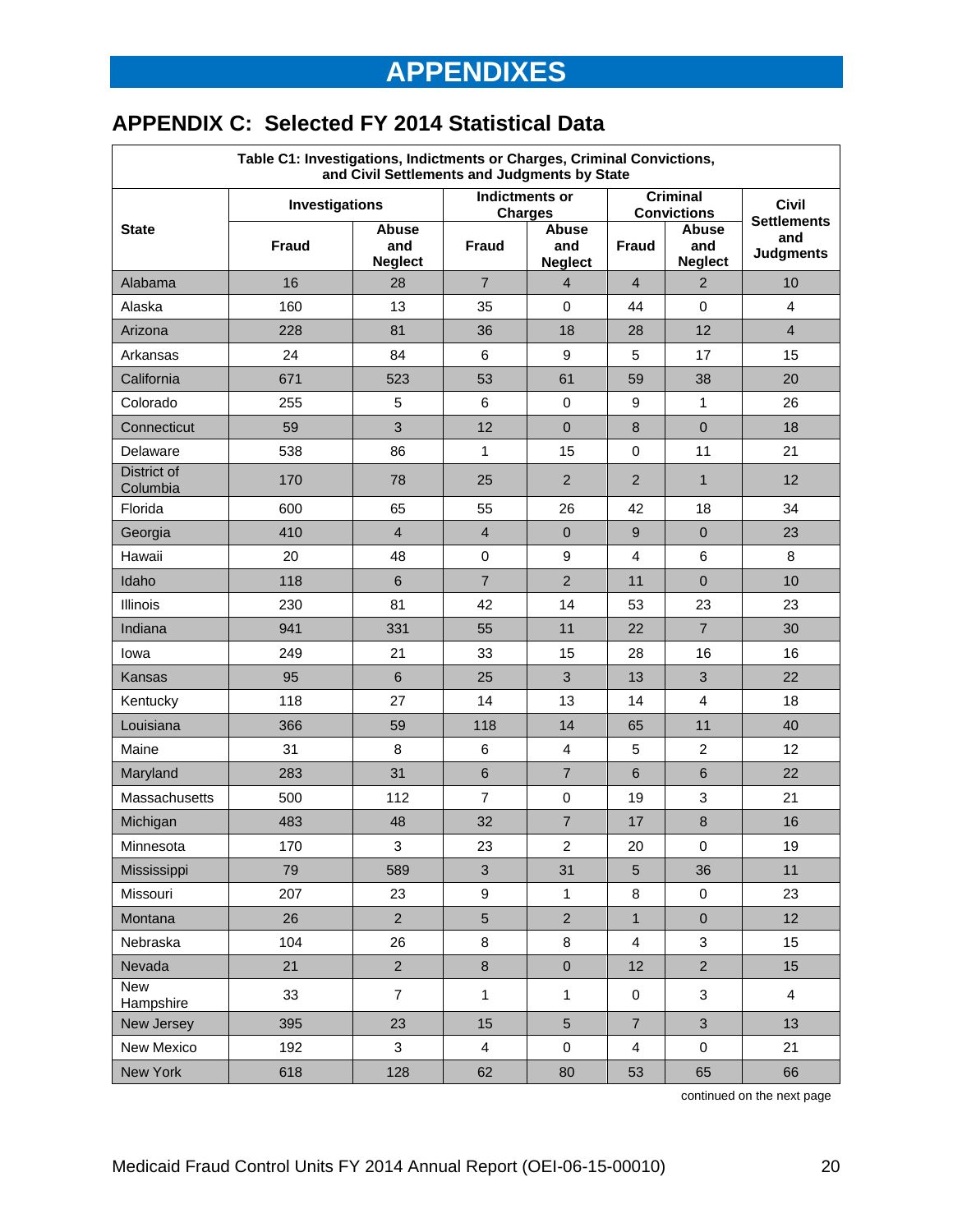| Table C1: Investigations, Indictments or Charges, Criminal Convictions,<br>and Civil Settlements and Judgments by State |                       |                                       |                                         |                                       |                                       |                                       |                             |
|-------------------------------------------------------------------------------------------------------------------------|-----------------------|---------------------------------------|-----------------------------------------|---------------------------------------|---------------------------------------|---------------------------------------|-----------------------------|
|                                                                                                                         | <b>Investigations</b> |                                       | <b>Indictments or</b><br><b>Charges</b> |                                       | <b>Criminal</b><br><b>Convictions</b> |                                       | Civil<br><b>Settlements</b> |
| <b>State</b>                                                                                                            | <b>Fraud</b>          | <b>Abuse</b><br>and<br><b>Neglect</b> | <b>Fraud</b>                            | <b>Abuse</b><br>and<br><b>Neglect</b> | <b>Fraud</b>                          | <b>Abuse</b><br>and<br><b>Neglect</b> | and<br><b>Judgments</b>     |
| North Carolina                                                                                                          | 439                   | 16                                    | 5                                       | 3                                     | 8                                     | $\overline{2}$                        | 8                           |
| Ohio                                                                                                                    | 903                   | 287                                   | 124                                     | 25                                    | 88                                    | 14                                    | 32                          |
| Oklahoma                                                                                                                | 186                   | 67                                    | 14                                      | 8                                     | 9                                     | 8                                     | 15                          |
| Oregon                                                                                                                  | 69                    | 13                                    | 29                                      | 5                                     | 26                                    | $\overline{2}$                        | 13                          |
| Pennsylvania                                                                                                            | 315                   | 13                                    | 66                                      | $\mathbf 0$                           | 46                                    | $\mathbf 0$                           | 12                          |
| Rhode Island                                                                                                            | 32                    | 19                                    | 5                                       | $\overline{7}$                        | 13                                    | $\overline{7}$                        | $\overline{7}$              |
| South Carolina                                                                                                          | 146                   | 34                                    | 8                                       | 3                                     | 11                                    | $\overline{7}$                        | 16                          |
| South Dakota                                                                                                            | 46                    | 3                                     | $\mathbf{1}$                            | $\Omega$                              | $\mathbf{1}$                          | $\Omega$                              | 6                           |
| Tennessee                                                                                                               | 198                   | 43                                    | 15                                      | 16                                    | 14                                    | 5                                     | 22                          |
| Texas                                                                                                                   | 1,177                 | 126                                   | 100                                     | 22                                    | 85                                    | 5                                     | 17                          |
| Utah                                                                                                                    | 115                   | 17                                    | 3                                       | $\overline{2}$                        | 3                                     | $\overline{2}$                        | 18                          |
| Vermont                                                                                                                 | 82                    | 18                                    | 18                                      | $\Omega$                              | 12                                    | $\Omega$                              | 10                          |
| Virginia                                                                                                                | 373                   | 16                                    | 45                                      | 6                                     | 30                                    | 4                                     | 23                          |
| Washington                                                                                                              | 167                   | 8                                     | 13                                      | $\overline{1}$                        | 10                                    | $\mathbf{1}$                          | 14                          |
| West Virginia                                                                                                           | 96                    | 29                                    | 8                                       | 12                                    | $\overline{7}$                        | $\overline{2}$                        | 17                          |
| Wisconsin                                                                                                               | 383                   | $\overline{7}$                        | 5                                       | $\Omega$                              | $\overline{7}$                        | $\mathbf{1}$                          | 10                          |
| Wyoming                                                                                                                 | 55                    | $\overline{2}$                        | 3                                       | $\Omega$                              | 5                                     | 1                                     | 10                          |
| <b>Total</b>                                                                                                            | 13,192                | 3,272                                 | 1,185                                   | 474                                   | 956                                   | 362                                   | 874                         |

Source: OIG analysis of QSRs, 2015.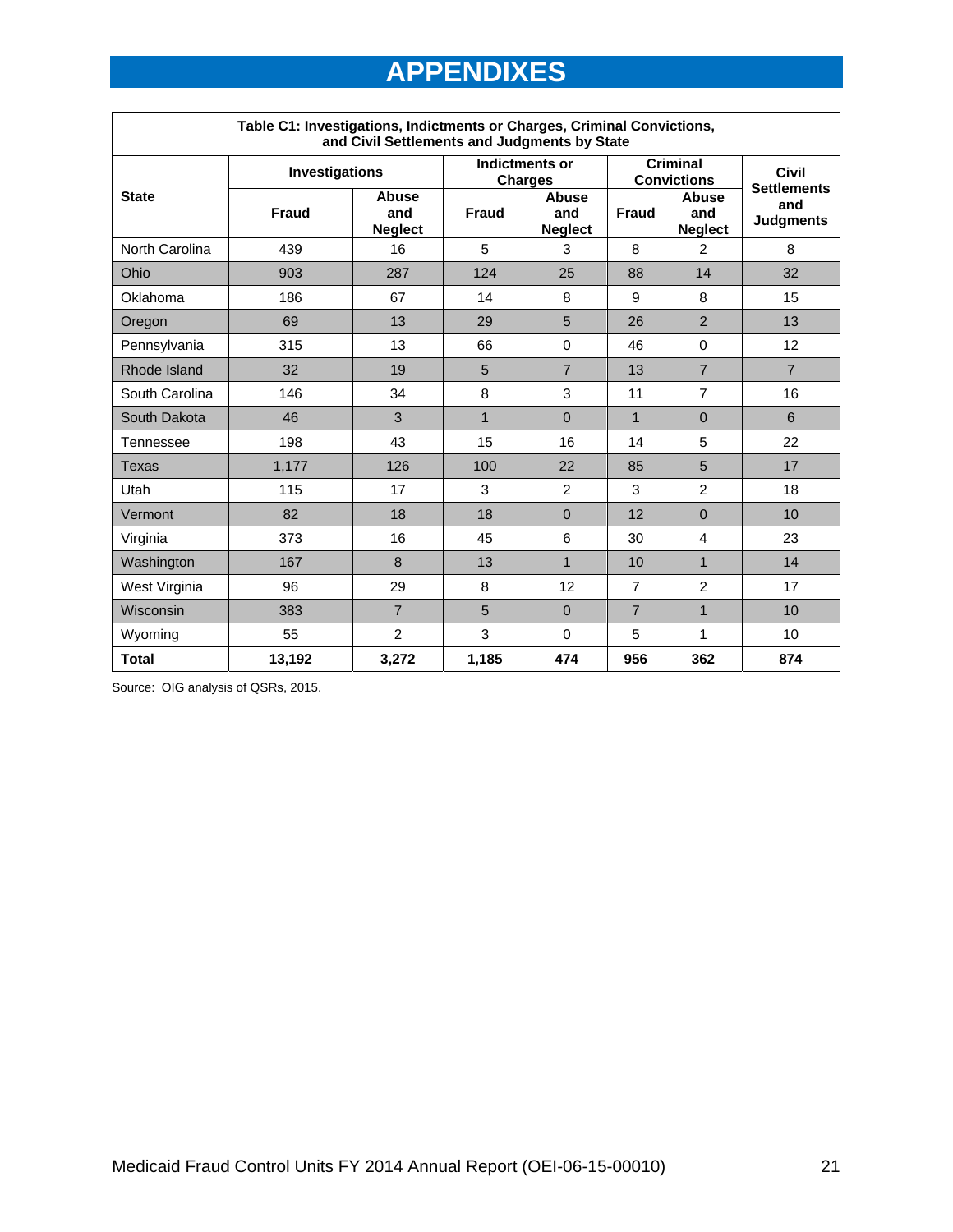| Table C2: Recoveries, Expenditures, and Staff by State |               |                   |               |                   |                       |              |
|--------------------------------------------------------|---------------|-------------------|---------------|-------------------|-----------------------|--------------|
| <b>State</b>                                           |               | <b>Recoveries</b> |               |                   | <b>Expenditures</b>   | <b>Staff</b> |
|                                                        | <b>Total</b>  | <b>Criminal</b>   | <b>Civil</b>  | <b>MFCU Grant</b> | <b>Total Medicaid</b> |              |
| Alabama                                                | \$17,988,911  | \$249,299         | \$17,739,613  | \$1,253,193       | \$5,454,050,260       | 10           |
| Alaska                                                 | \$644,326     | \$535,433         | \$108,892     | \$1,105,990       | \$1,546,569,264       | 8            |
| Arizona                                                | \$538,729     | \$209,277         | \$329,453     | \$2,316,274       | \$9,452,683,998       | 20           |
| Arkansas                                               | \$2,228,765   | \$127,656         | \$2,101,109   | \$2,454,100       | \$5,154,278,818       | 22           |
| California                                             | \$77,622,975  | \$22,713,170      | \$54,909,804  | \$26,158,835      | \$68,248,444,914      | 193          |
| Colorado                                               | \$9,999,945   | \$84,090          | \$9,915,855   | \$1,615,525       | \$6,265,152,763       | 17           |
| Connecticut                                            | \$3,030,886   | \$17,599          | \$3,013,287   | \$1,989,924       | \$7,167,946,629       | 13           |
| Delaware                                               | \$1,949,634   | \$106,816         | \$1,842,817   | \$1,944,099       | \$1,805,108,123       | 17           |
| District of<br>Columbia                                | \$3,973,338   | \$7,672           | \$3,965,666   | \$2,708,824       | \$2,524,458,778       | 21           |
| Florida                                                | \$91,867,057  | \$3,989,921       | \$87,877,136  | \$15,506,674      | \$20,818,233,200      | 161          |
| Georgia                                                | \$48,703,251  | \$7,776,456       | \$40,926,795  | \$4,523,320       | \$9,858,134,878       | 46           |
| Hawaii                                                 | \$3,079,615   | \$61,241          | \$3,018,374   | \$1,301,425       | \$2,049,769,576       | 13           |
| Idaho                                                  | \$801,858     | \$104,933         | \$696,924     | \$656,937         | \$1,692,361,521       | $\bf 8$      |
| Illinois                                               | \$90,872,897  | \$1,202,160       | \$89,670,737  | \$7,719,034       | \$17,726,308,920      | 45           |
| Indiana                                                | \$54,591,557  | \$2,324,001       | \$52,267,556  | \$6,119,574       | \$9,600,134,668       | 55           |
| lowa                                                   | \$24,403,658  | \$987,348         | \$23,416,309  | \$1,020,053       | \$4,110,153,654       | 8            |
| Kansas                                                 | \$27,437,135  | \$150,269         | \$27,286,866  | \$1,330,522       | \$2,933,837,600       | 14           |
| Kentucky                                               | \$66,222,772  | \$1,141,643       | \$65,081,129  | \$2,989,940       | \$8,017,227,454       | 28           |
| Louisiana                                              | \$245,305,060 | \$118,815,109     | \$126,489,951 | \$5,134,744       | \$7,337,796,633       | 52           |
| Maine                                                  | \$9,776,295   | \$19,168          | \$9,757,127   | \$728,262         | \$2,528,826,380       | 8            |
| Maryland                                               | \$41,493,941  | \$48,049          | \$41,445,892  | \$3,510,342       | \$9,625,821,402       | 31           |
| Massachusetts                                          | \$59,771,098  | \$4,658,134       | \$55,112,964  | \$5,470,721       | \$14,952,760,958      | 41           |
| Michigan                                               | \$46,562,341  | \$116,479         | \$46,445,862  | \$5,392,509       | \$14,147,522,772      | 33           |
| Minnesota                                              | \$18,518,275  | \$806,716         | \$17,711,559  | \$1,539,617       | \$10,429,856,324      | 16           |
| Mississippi                                            | \$17,314,766  | \$299,775         | \$17,014,991  | \$3,318,064       | \$5,016,224,369       | 33           |
| Missouri                                               | \$8,224,673   | \$176,421         | \$8,048,253   | \$2,047,671       | \$9,238,680,706       | 21           |
| Montana                                                | \$438,209     | \$26,746          | \$411,463     | \$721,553         | \$1,146,046,567       | 8            |
| Nebraska                                               | \$10,058,620  | \$19,542          | \$10,039,078  | \$881,049         | \$1,907,477,721       | 9            |
| Nevada                                                 | \$11,292,357  | \$1,080,007       | \$10,212,350  | \$1,887,577       | \$2,431,932,881       | 18           |
| New Hampshire                                          | \$4,409,810   | \$22,780          | \$4,387,030   | \$724,113         | \$1,420,746,975       | 7            |
| New Jersey                                             | \$45,632,566  | \$1,105,245       | \$44,527,321  | \$4,442,400       | \$13,193,930,655      | 31           |
| New Mexico                                             | \$9,389,208   | \$29,693          | \$9,359,515   | \$1,851,073       | \$4,349,892,086       | 18           |
| New York                                               | \$378,434,543 | \$2,452,239       | \$375,982,304 | \$45,814,464      | \$53,915,930,694      | 294          |
| North Carolina                                         | \$72,432,177  | \$20,362,133      | \$52,070,044  | \$5,190,481       | \$12,655,046,228      | 44           |
| Ohio                                                   | \$71,166,459  | \$4,777,300       | \$66,389,159  | \$8,830,153       | \$20,223,303,745      | 89           |
| Oklahoma                                               | \$18,368,761  | \$395,659         | \$17,973,102  | \$2,391,463       | \$4,925,190,754       | 22           |
| Oregon                                                 | \$17,025,308  | \$710,317         | \$16,314,992  | \$2,067,044       | \$7,291,147,501       | 15.5         |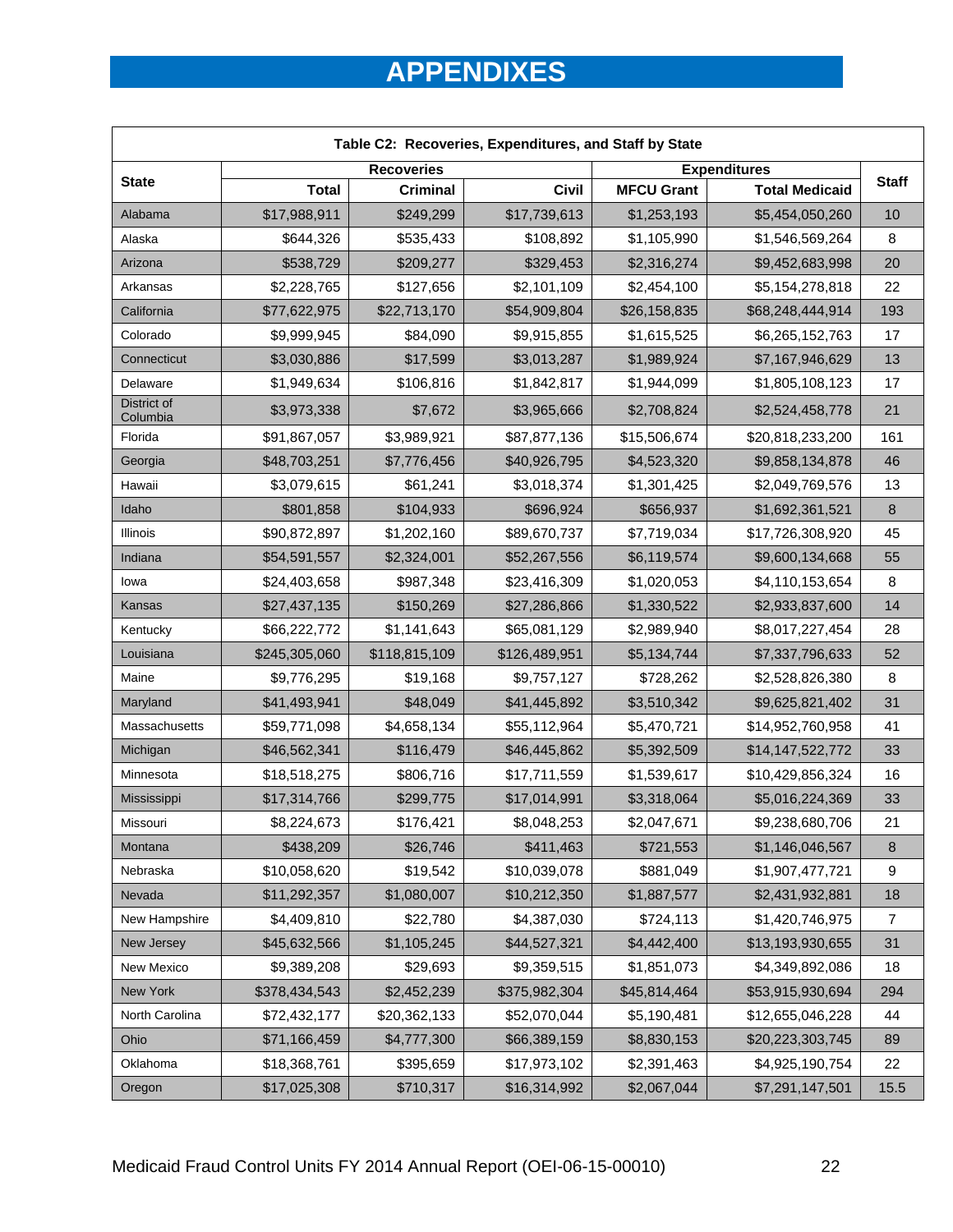| Table C2: Recoveries, Expenditures, and Staff by State |                   |               |                 |                     |                       |                |  |
|--------------------------------------------------------|-------------------|---------------|-----------------|---------------------|-----------------------|----------------|--|
|                                                        | <b>Recoveries</b> |               |                 | <b>Expenditures</b> |                       |                |  |
| <b>State</b>                                           | <b>Total</b>      | Criminal      | Civil           | <b>MFCU Grant</b>   | <b>Total Medicaid</b> | <b>Staff</b>   |  |
| Pennsylvania                                           | \$5,707,431       | \$1,354,491   | \$4,352,940     | \$5,352,554         | \$24,414,853,435      | 44             |  |
| Rhode Island                                           | \$3,677,355       | \$18,417      | \$3,658,938     | \$1,192,428         | \$2,566,378,392       | 11             |  |
| South Carolina                                         | \$27,403,805      | \$519,381     | \$26,884,424    | \$1,426,803         | \$5,596,632,601       | 16             |  |
| South Dakota                                           | \$3,853,756       | \$566         | \$3,853,190     | \$409,564           | \$840,849,947         | 5              |  |
| Tennessee                                              | \$62,298,837      | \$3,979,298   | \$58,319,539    | \$4,053,211         | \$9,654,242,145       | 35             |  |
| Texas                                                  | \$106,075,376     | \$82,758,688  | \$23,316,688    | \$16,502,689        | \$32,831,310,090      | 175            |  |
| Utah                                                   | \$23,725,403      | \$116,355     | \$23,609,048    | \$1,830,431         | \$2,234,539,587       | 13             |  |
| Vermont                                                | \$976,626         | \$145,457     | \$831,169       | \$850,206           | \$1,570,053,514       | $\overline{7}$ |  |
| Virginia                                               | \$64,755,506      | \$1,758,645   | \$62,996,861    | \$11,757,418        | \$7,980,183,305       | 93             |  |
| Washington                                             | \$24,063,858      | \$245,904     | \$23,817,953    | \$3,905,815         | \$7,522,374,478       | 32             |  |
| West Virginia                                          | \$19,608,914      | \$4,160,695   | \$15,448,219    | \$1,267,132         | \$3,488,266,696       | 21             |  |
| <b>Wisconsin</b>                                       | \$49,010,312      | \$550,803     | \$48,459,509    | \$1,359,679         | \$7,783,215,463       | 12             |  |
| Wyoming                                                | \$1,516,673       | \$46,989      | \$1,469,685     | \$485,829           | \$594,519,949         | 4              |  |
| <b>Total</b>                                           | \$2,004,245,629   | \$293,366,189 | \$1,710,879,440 | \$235,051,299       | \$488,240,409,971     | 1,957.5        |  |

Source: OIG analysis of QSRs, 2015.

\*Expenditures (combined Federal and State) for MFCU operations of \$235 million and MFCU reported recoveries of over

\$2 billion translate to a return on investment (ROI) of \$8.53 per \$1 expended by the Federal and State Governments for MFCU operations. ROI is calculated as the total dollar amount of recoveries in both civil and criminal cases divided by the total amount of

grant expenditures by Federal and State governments.<br>For additional FY 2014 statistical data, please see <u>http://oig.hhs.gov/fraud/medicaid-fraud-control-units-mfcu/</u>. For additional FY 2014 statistical data, please see http://oig.hhs.gov/fraud/medicaid-fraud-control-units-mfcu/.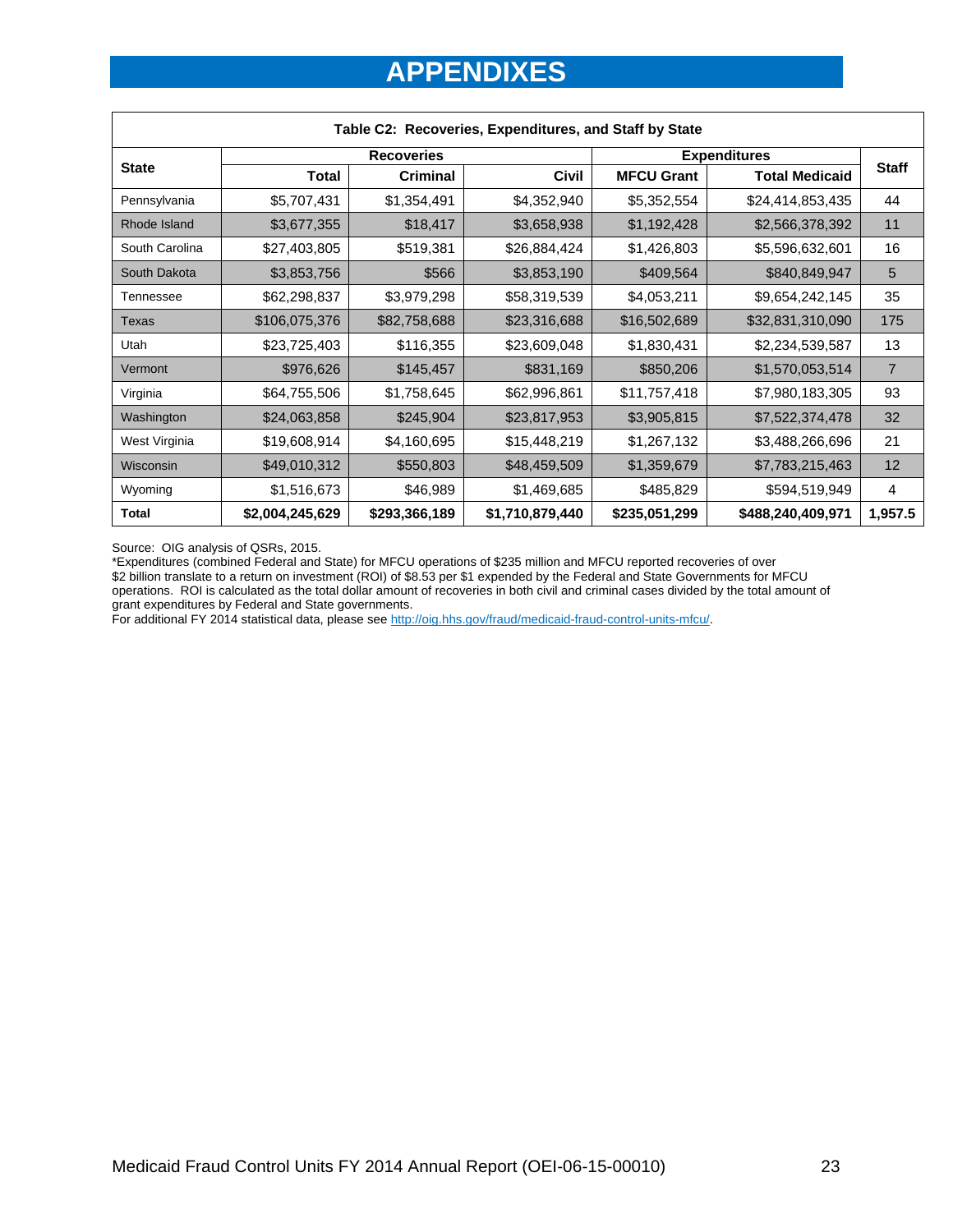## **Appendix D: Onsite Reviews Conducted and Reports Published in FY 2014**

| <b>Onsite Reviews Conducted, FY 2014</b>       |                           |  |  |  |
|------------------------------------------------|---------------------------|--|--|--|
| <b>MFCU Reviewed</b>                           | <b>Onsite Review Date</b> |  |  |  |
| <b>Connecticut Medicaid Fraud Control Unit</b> | October 2013              |  |  |  |
| Alabama Medicaid Fraud Control Unit            | January 2014              |  |  |  |
| Mississippi Medicaid Fraud Control Unit        | January 2014              |  |  |  |
| Nebraska Medicaid Fraud Control Unit           | February 2014             |  |  |  |
| Iowa Medicaid Fraud Control Unit               | April 2014                |  |  |  |
| New Mexico Medicaid Fraud Control Unit         | April 2014                |  |  |  |
| Ohio Medicaid Fraud Control Unit               | April 2014                |  |  |  |

Source: OIG, *Work Plan for Fiscal Year 2014*. Accessed at http://oig.hhs.gov/reports-andpublications/archives/workplan/2014/Work-Plan-2014.pdf on April 3, 2015.

| FY 2014 Reports on Onsite Reviews                                   |                     |                          |  |  |  |  |
|---------------------------------------------------------------------|---------------------|--------------------------|--|--|--|--|
| <b>Report Title</b>                                                 | <b>Release Date</b> | <b>OIG Report Number</b> |  |  |  |  |
| West Virginia State Medicaid Fraud Control Unit: 2013 Onsite Review | 10/4/2013           | OEI-07-13-00080          |  |  |  |  |
| Montana State Medicaid Fraud Control Unit: 2012 Onsite Review       | 10/17/2013          | OEI-09-12-00700          |  |  |  |  |
| Nevada State Medicaid Fraud Control Unit: 2012 Onsite Review        | 10/22/2013          | OEI-09-12-00450          |  |  |  |  |
| Vermont State Medicaid Fraud Control Unit: 2013 Onsite Review       | 12/26/2013          | OEI-02-13-00360          |  |  |  |  |
| Michigan State Medicaid Fraud Control Unit: 2013 Onsite Review      | 1/29/2014           | OEI-09-13-00070          |  |  |  |  |
| Minnesota State Medicaid Fraud Control Unit: 2013 Onsite Review     | 3/18/2014           | OEI-06-13-00200          |  |  |  |  |
| Texas State Medicaid Fraud Control Unit: 2013 Onsite Review         | 4/11/2014           | OEI-06-13-00300          |  |  |  |  |
| Utah State Medicaid Fraud Control Unit: 2013 Onsite Review          | 4/16/2014           | OEI-09-13-00490          |  |  |  |  |
| Nebraska State Medicaid Fraud Control Unit: 2014 Onsite Review      | 6/13/2014           | OEI-07-14-00060          |  |  |  |  |
| Indiana State Medicaid Fraud Control Unit: 2013 Onsite Review       | 7/28/2014           | OEI-07-13-00250          |  |  |  |  |
| Mississippi State Medicaid Fraud Control Unit: 2014 Onsite Review   | 8/25/2014           | OEI-09-13-00700          |  |  |  |  |
| Connecticut State Medicaid Fraud Control Unit: 2014 Onsite Review   | 9/30/2014           | OEI-07-13-00540          |  |  |  |  |

Source: OIG, *Office of Evaluation and Inspections--Reports and Publications--Medicaid Fraud Control Units.* Accessed at http://oig.hhs.gov/reports-and-publications/oei/m.asp#mfcu on April 3, 2015.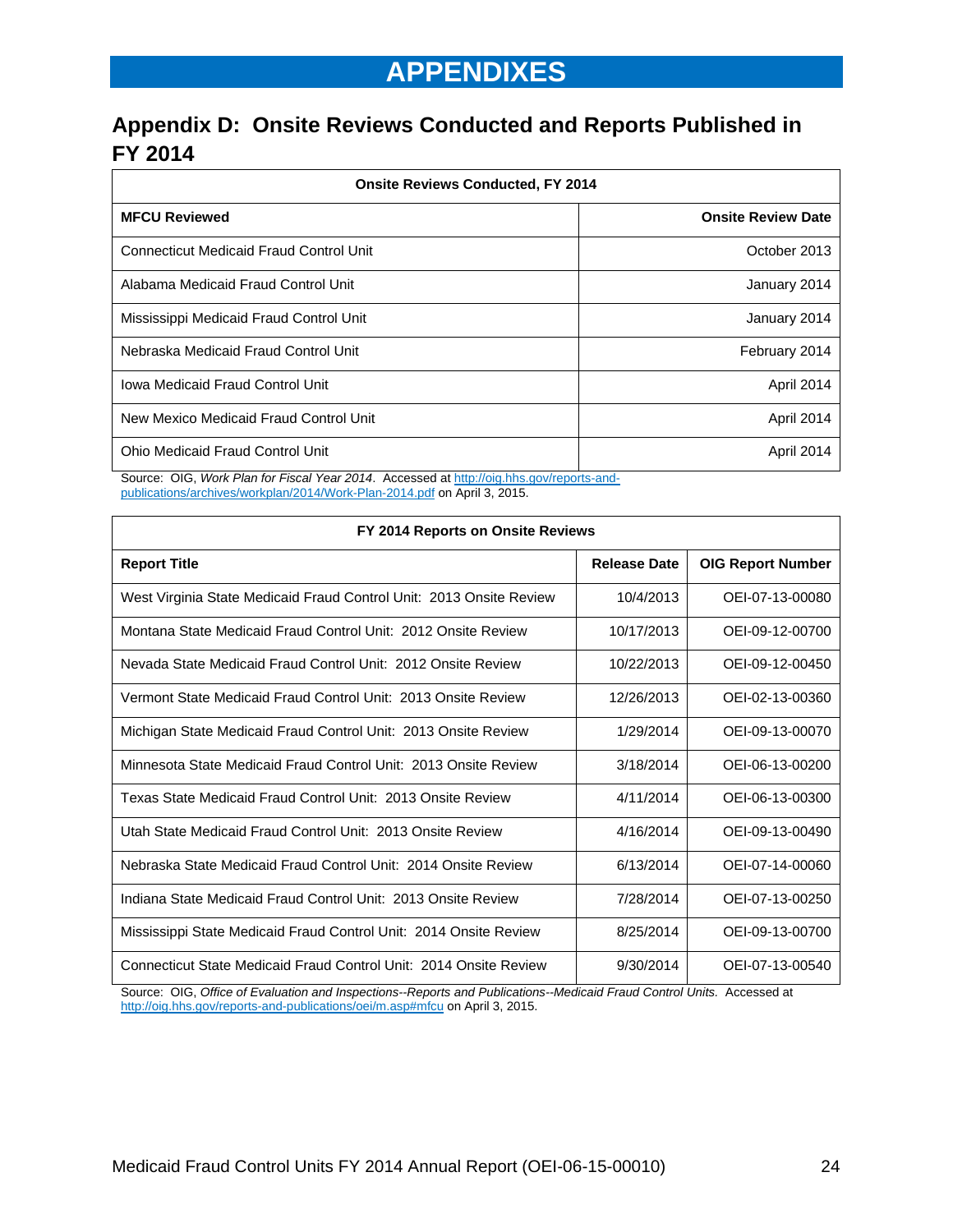## **ACKNOWLEDGEMENTS**

This report was prepared under the direction of Richard Stern, Director of Medicaid Fraud Policy and Oversight in Washington, D.C.; Kevin Golladay, Regional Inspector General for Evaluation and Inspections in the Dallas regional office; and Blaine Collins and Ruth Ann Dorrill, Deputy Regional Inspectors General in the Dallas regional office.

Lyndsay Patty served as team leader for this study. Other Office of Evaluation and Inspections staff who provided support include Maria Balderas, Susan Burbach, Jordan Clementi, and Christine Moritz. Office of Management and Policy staff who provided support include Alexis Crowley. Office of Investigations staff provided support. Office of Counsel to the Inspector General staff who provided support include Andrew VanLandingham.